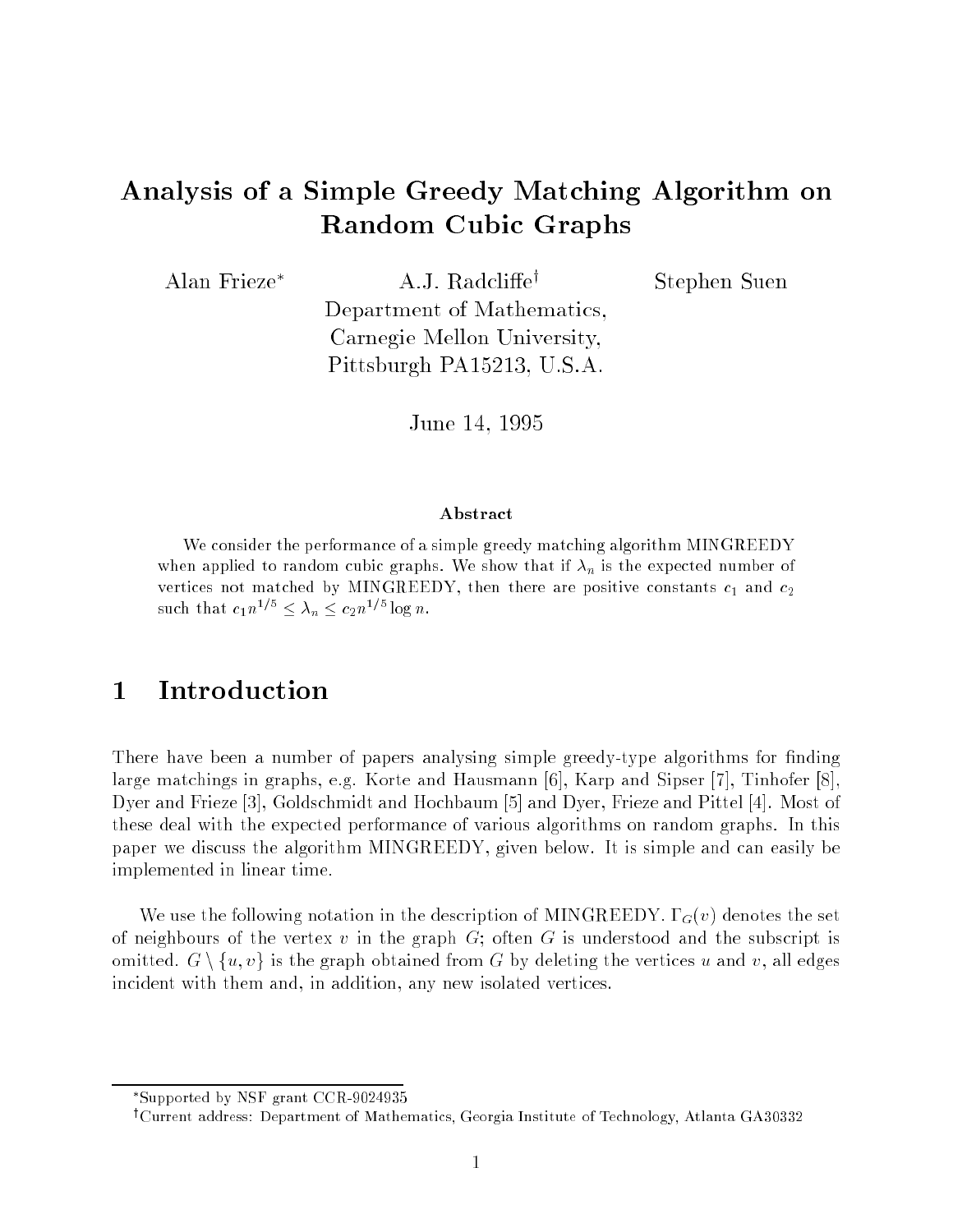#### MINGREEDY

Input  $G$ ; begin  $M \leftarrow \emptyset;$ while  $E(G) \neq \emptyset$  do begin **A**: Choose  $v \in V$  uniformly at random from among the vertices of minimum degree in  $G$ ; **B**: Choose  $u \in \Gamma(v)$  uniformly at random and set  $e = \{u, v\};$  $G \leftarrow G \setminus \{u, v\};$  $M \leftarrow M \cup \{e\}$ end; Output  $M$  as our matching end

The performance of MINGREEDY, at least on random cubic graphs, is remarkably good. In Theorem 1.1 below we prove that the number of vertices left unmatched is usually comparatively small, but it is instructive to see the algorithm's performance in \practice". We have done a limited amount of computation and some results are given in Table 1. We have compared it to two other greedy matching algorithms: GREEDY, which chooses an edge at random from those available, and MODIFIED GREEDY, which randomly chooses a vertex  $v$  and then an edge incident with it. The algorithms were run on random *n*-vertex cubic graphs, up to  $n = 10^{\circ}$ . The difference in performance is quite dramatic. It makes good sense to use an algorithm like MINGREEDY as a "front end" to an optimising algorithm.

| $\eta$          | $\imath_M$ | $i_R$    | $\imath\bar{\nu}$ |
|-----------------|------------|----------|-------------------|
| $10^2$          | 1.2        | 12.0     | 11.8              |
| $10^{3}$        | 2.2        | 116.3    | 102.2             |
| 10 <sup>4</sup> | 3.5        | 1193.3   | 1049.9            |
| $10^{5}$        | 6.2        | 11892.7  | 10472.1           |
| $10^6$          | 10.4       | 119091.9 | 104546.8          |

Table 1: Performance of greedy type matching algorithms in 20 Monte Carlo runs, where  $i_M$ (respectively  $i_R$ ,  $i_V$ ) is the average number of vertices left isolated when using MINGREEDY (respectively GREEDY, MODIFIED GREEDY).

This paper is concerned with the performance of MINGREEDY on random graphs. For a graph G we let  $\lambda(G)$  denote the expected number of vertices left unmatched by a run of MIN GREED Y T. Let  $\Psi_n$  denote the set of 3-regular graphs with vertex set  $[n] = \{1, 2, \ldots, n\}$ .

 $1$ MINGREEDY is a randomising algorithm and the expectation here is with respect to the algorithm's random choices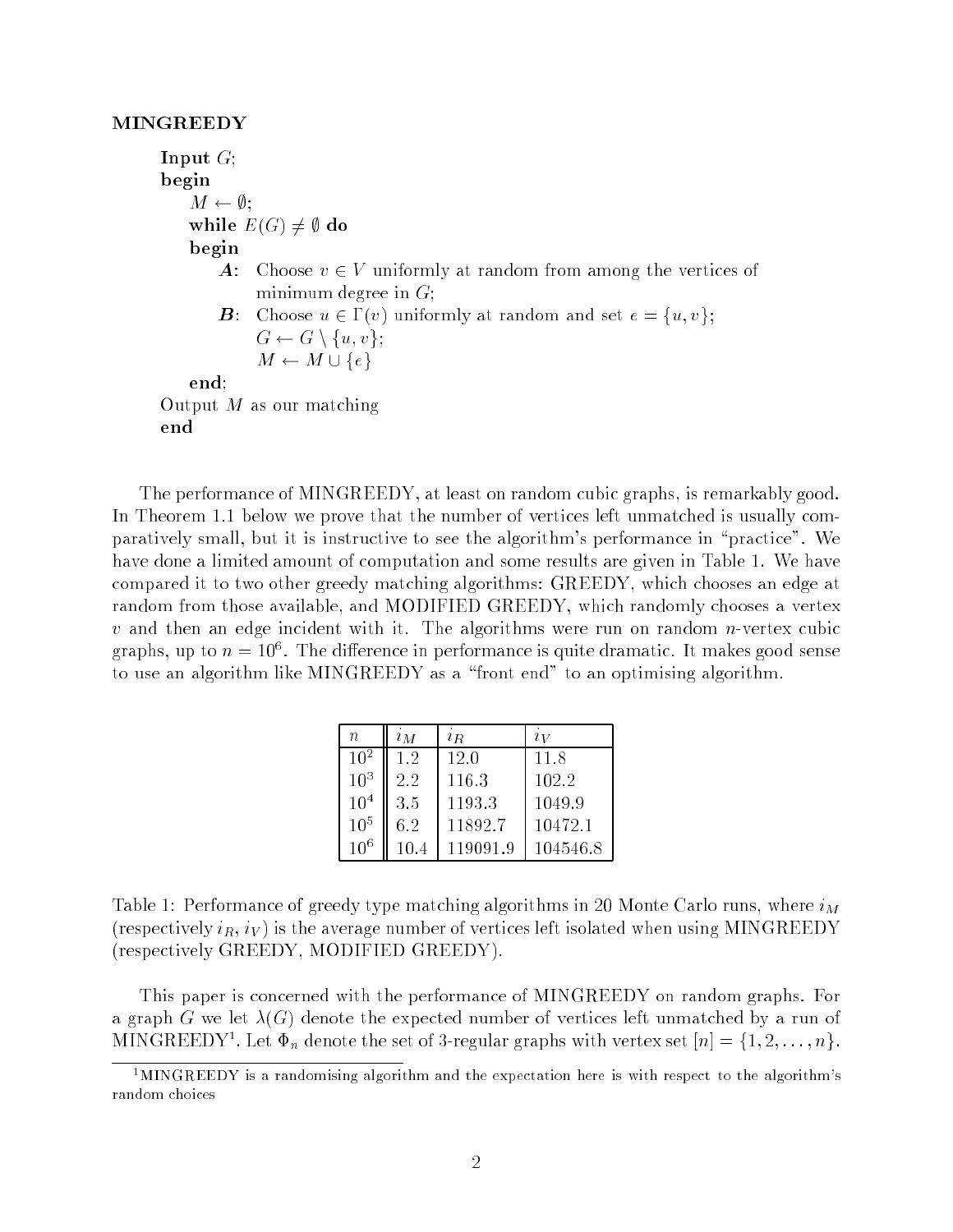**Theorem 1.1** Let  $G_n$  be chosen uniformly at random from  $\Phi_n$ . Then there exist constants  $c_1, c_2 > 0$  such that

$$
c_1 n^{1/5} \le \mathbf{E}(\lambda(G_n)) \le c_2 n^{1/5} \ln n.
$$

It seems likely that the  $\ln n$  factor in the upper bound is unnecessary.

Note, in contrast to this result, that the algorithm which at every stage chooses an edge randomly from among those available (analysed in  $[3]$ ), is very likely to leave at least  $\alpha n$ vertices unmatched for some absolute constant  $\alpha > 0$ . A similar estimate holds if, at every stage, one chooses a random vertex  $v$  and then a random neighbour of  $v$ . These calculations are borne out by the computational results in Table 1; it is crucial to the success of our algorithm that we always choose a vertex of minimum degree.

We would like to extend Theorem 1.1 to random r-regular graphs and to sparse random graphs but it seems difficult to carry through the analysis. It should be noted however that MINGREEDY is likely to perform well. It is closest in spirit to Algorithm 2 of [7], which, when run on sparse random graphs, usually leaves only  $o(n)$  more vertices unmatched than the minimum possible. (This is a difficult proof and there is no estimate given of the  $o(n)$ error term.)

### Overview of the Proof

Our proof of Theorem 1.1 is rather long and so we now give a brief overview. For functions f and g, we use  $f(n) \approx g(n)$  to denote that  $f(n) = (1 + o(1))g(n)$  as  $n \to \infty$ .

Let t denote the number of iterations of the algorithm so far, i.e. the number of executions of Step A, and let  $n_i = n_i(t)$  be the number of vertices of degree  $i = 1, 2, 3$  in the graph  $G(t)$  at the end of iteration t. (So  $n_1(0) = n_2(0) = 0$ ,  $n_3(0) = n$ .) Similarly, write  $m(t) =$  $\frac{1}{2}(n_1(t) + 2n_2(t) + 3n_3(t))$  for the number of edges of G(t). Let  $\zeta(t)$  denote the number of new isolated vertices created at time t. Then the number of unmatched vertices at the end is given by

$$
\lambda(G_n) = \sum_{t \ge 0} \xi(t).
$$

Our ability to analyse the algorithm rests on the following fact.

Claim 2.1 Suppose that  $G = G(t)$  has  $n_i$  vertices of degree i,  $i = 1, 2, 3$ . Then G is equally likely to be any member of  $\mathcal{G}(n_1, n_2, n_3)$ , the set of all graphs with vertex set  $V(G)$  and  $n_i$ vertices of degree i,  $i = 1, 2, 3$ .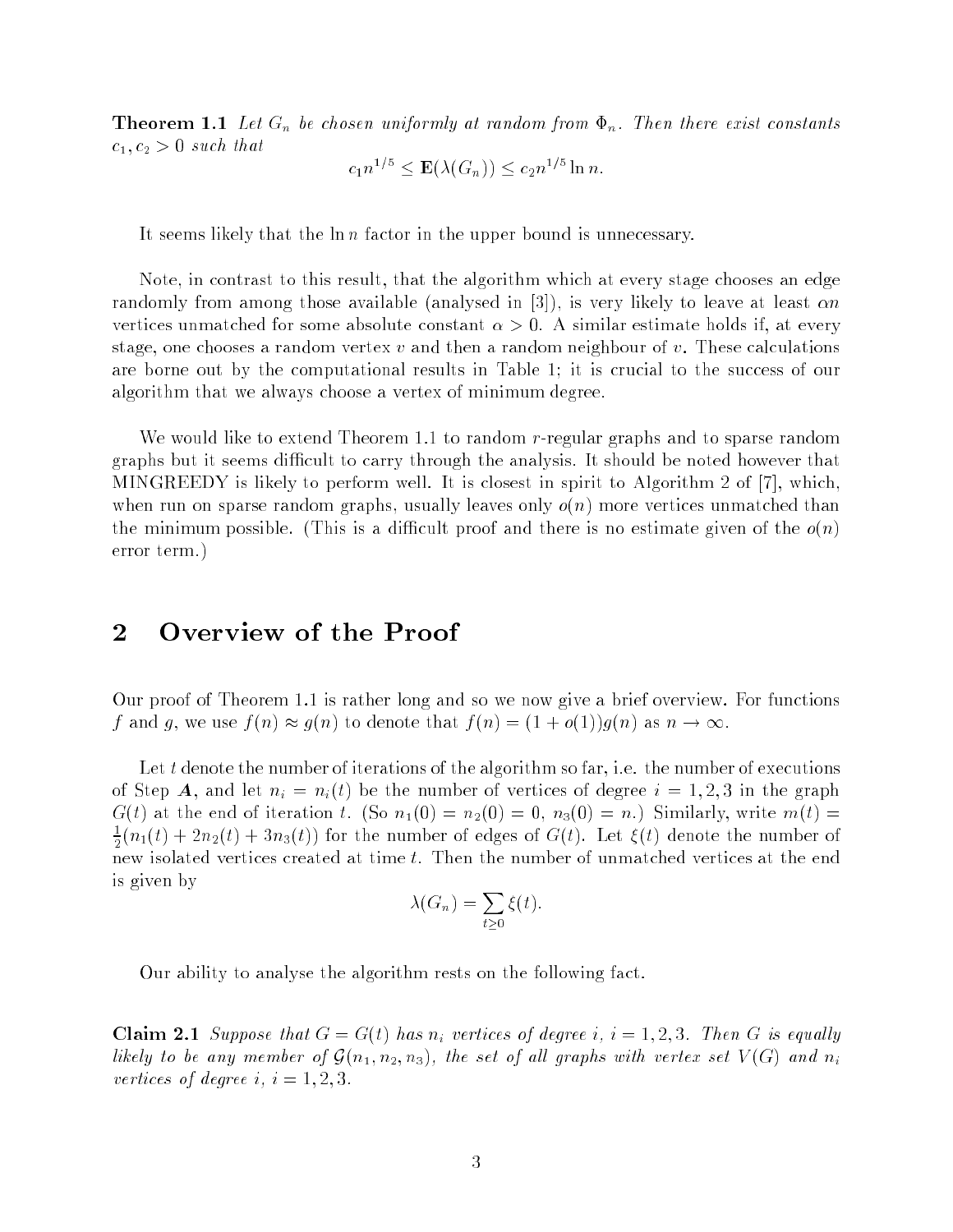The claim allows us to treat the progress of the algorithm as a Markov chain  $\mathcal{M}_1$  on IV (where IV  $=$  {0, 1, 2, . . .}), the state at time t being  $(n_1(t), n_2(t), n_3(t))$ . Analysis of  $\mathcal{M}_1$ yields the following fact.

Claim 2.2 Conditional on  $n_1(t), n_2(t)$  and  $n_3(t)$ , the expected number  $\xi(t)$  of isolated ver- $\tau$  is a iteration that iteration the interval  $\tau$ 

We will see that, in a typical execution of the algorithm (except near the end of the process),  $n_3(t)$  and  $m(t)$  almost surely satisfy

$$
n_3(t) \approx \left(\frac{2}{3}\right)^{3/2} \left(\frac{m(t)^{3/2}}{n^{1/2}}\right),\tag{2.1}
$$

and  $n_1$  is usually small compared to  $n_2$  and  $n_3$ . The expected behaviour of  $n_1$  is "controlled" by the size of  $n_3$  until  $m(t) \approx m_0 = n^{3/5}$ . Indeed, conditional on  $n_3(t)$  satisfying (2.1), we can bound the progress of  $n_1(t)$  by a random walk on N where the particle's expected distance from the origin is  $O(m(t)/n_3(t))$  for  $m(t) \geq m_0$ . Thus from Claim 2.2 we see that the expected number of isolated vertices created before  $m \approx m_0$  is  $O(\sum_{m(t)>m_0} n_3(t)^{-1})$ . Hence the contribution to  $\mathbf{E}[\lambda(G_n)]$  before  $m(t) \approx m_0$  is

$$
O\left(\sum_{m(t)\geq m_0} \frac{n^{1/2}}{m^{3/2}}\right) = O(n^{1/5}).\tag{2.2}
$$

When  $m < m_0$ , we are near the end of the process and it is good enough for our purposes to bound  $n_1$  by a symmetric random walk on **Z** (the set of integers) in which the particle moves up or down by one when it moves, and stays where it is with probablity  $1 - O(n_3/m)$ . Applying standard results on random walks, we obtain that for  $m < m_0$ ,  $\mathbf{E}[n_1] = O(n^{1/5})$ . Claim 2.2 now gives that the contribution to  $\mathbf{E}[\lambda(G_n)]$  after  $m(t) \leq m_0$  is  $O(n^{1/5} \ln n)$ , which together with (2.2) yield the upper bound in the theorem.

To prove the lower bound we consider only those times when  $An^{3/5} \geq m \geq Bn^{3/5}$  for some large constants A, B. We use coupling arguments to bound  $n_1(t)$  from below by a random walk, and to estimate the probability that this walk "reaches" its steady state before too long. We then deduce that for some constants  $B < A$  we have  $\mathbf{E}[n_1(t)] \geq \epsilon n^{1/5}$  for all m between  $Bn^{3/5}$  and  $An^{3/5}$ . This is enough to give the lower bound in the theorem.

We shall establish Claim 2.1 in the next section. The transition probabilities of the chain are then described in §4. In order to bound  $\mathbf{E}[n_1/m]$  it is necessary to study the behaviour of  $n_3$ , which is done in §5. The lower and upper bounds in Theorem 1.1 are proved in  $\S$ §6 and 7 respectively.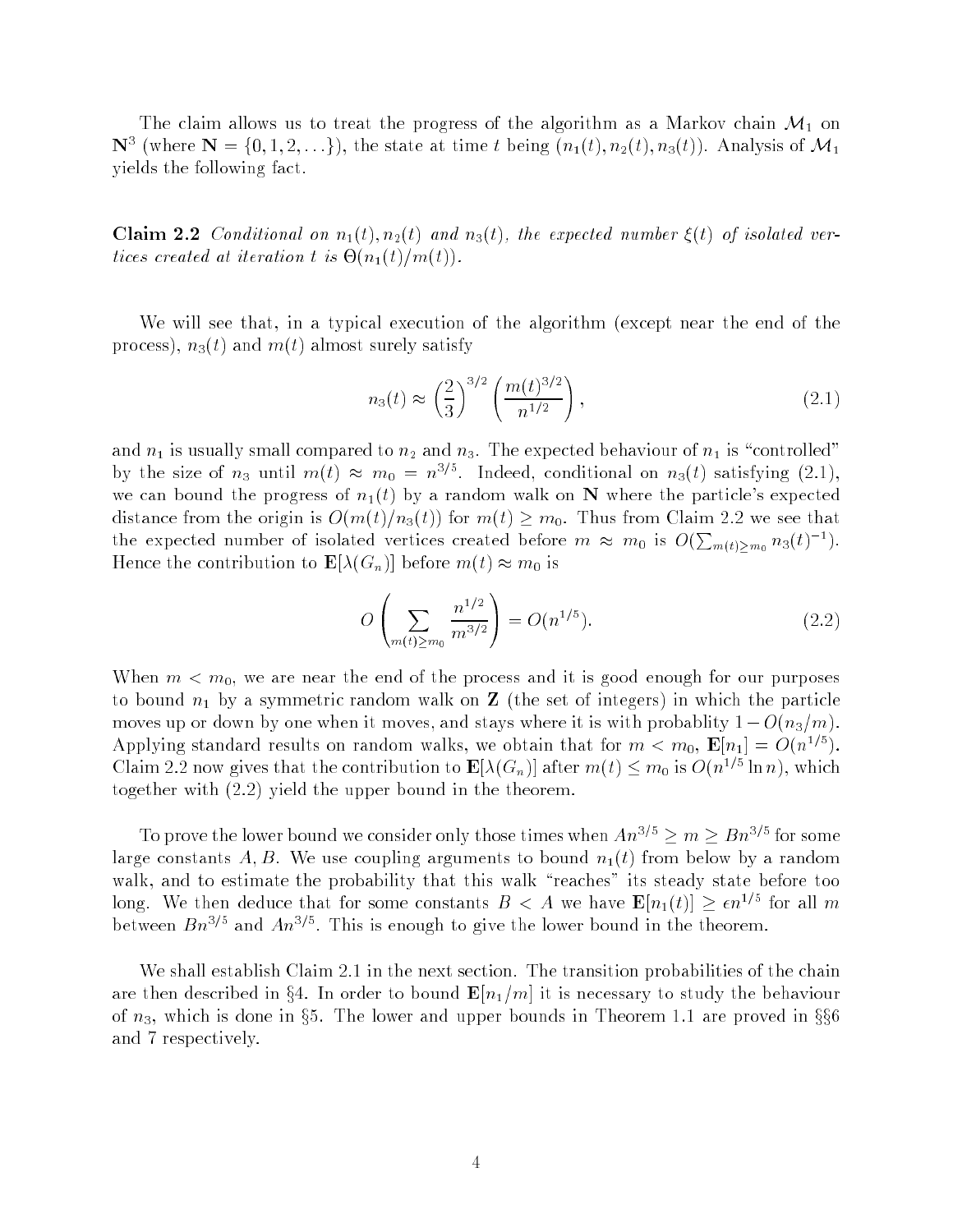### 3 The Graph Chain

We next establish Claim 2.1 by using induction on t. Since  $G(0) = G_n$  which is a random member of  $\mathcal{G}(0,0,n)$ , we need only establish that for  $x,y\in \mathbf{N}^+$  and for  $G\in \mathcal{G}(y_1,y_2,y_3)$ , the number of triples in

$$
I_G = \{ (H, v, w) : H \in \mathcal{G}(x_1, x_2, x_3), v \text{ is of minimum degree in } H, w \text{ is a neighbour of } v \text{ and } G = H \setminus \{v, w\} \}
$$

depends only on  $x, y$ . But to construct a triple in  $I_G$ , we

- (a) choose  $v, w \in [n] \setminus V(G);$
- (b) choose  $v_1, v_2, \ldots v_\ell \in [n] \setminus (V(G) \cup \{v, w\})$ , where  $\ell = (x_1 + x_2 + x_3) (y_1 + y_2 + y_3) 2$ is the number of new isolated vertices created in going from  $x$  to  $y$ ;
- (c) add appropriate edges incident with  $v, w, v_1, v_2, \ldots v_\ell$  to make a graph in  $\mathcal{G}(x_1, x_2, x_3)$ .

The number of choices in (a),(b) (trivially) depends only on x, y and the same is true for the number of choices in  $(c)$ , which is fixed once the degree sequence of G is fixed. (Just observe that if one chooses A as the set of edges in  $(c)$  and changes G without changing the degree sequence then  $A$  remains a valid choice.) This verifies Claim 2.1.

## 4 The Degree Chain

In this section we derive the transition probabilities of the chain  $\mathcal{M}_1$  whose state at time t is  $n(t) = (n_1(t), n_2(t), n_3(t))$ . We use the notation

$$
p[x : y] = Pr(n(t + 1) = y | n(t) = x).
$$

We shall require the *configuration model* of Bollobas  $|2|$  which is a simple and useful description of that used by Bender and Canfield [1].

Suppose we are given a degree sequence  $1 \leq a_1, a_2, \ldots a_{\nu} \leq \Delta$ . Let  $W_i = \{i\} \times [a_i]$ for  $i \in [\nu]$  and  $W = \bigcup_{i=1}^{\nu} W_i$ . A configuration is a partition of W into  $\mu = \sum_{i=1}^{\nu} d_i/2$  $p_{\text{univ}}$ . Let  $\mathfrak{u}_{y}$  be the set of an connegutations, and let  $\mathfrak{u}_{y}$  be chosen uniformly from  $\mathfrak{u}_{y}$ . Then let  $\gamma(F_{\nu})$  be the multigraph with vertex set  $[\nu]$  and edges  $\{i, j\}$  for each occurrence of  $\{(i, x), (j, y)\}\in F_{\nu}$  for some  $x \in [d_i], y \in [d_j]$ .

The properties that we need of this model are that: first, conditional on  $\gamma(F_\nu)$  being simple, it is equally likely to be any simple graph with the given degree sequence; second, if  $\Delta$  is an absolute constant (here of course  $\Delta = 3$  would suffice), then

$$
\mathbf{Pr}(\gamma(F_n) \text{ is simple}) = (1 + O(\mu^{-1})) \exp\left\{-\frac{\kappa}{2} - \frac{\kappa^2}{4}\right\},\tag{4.1}
$$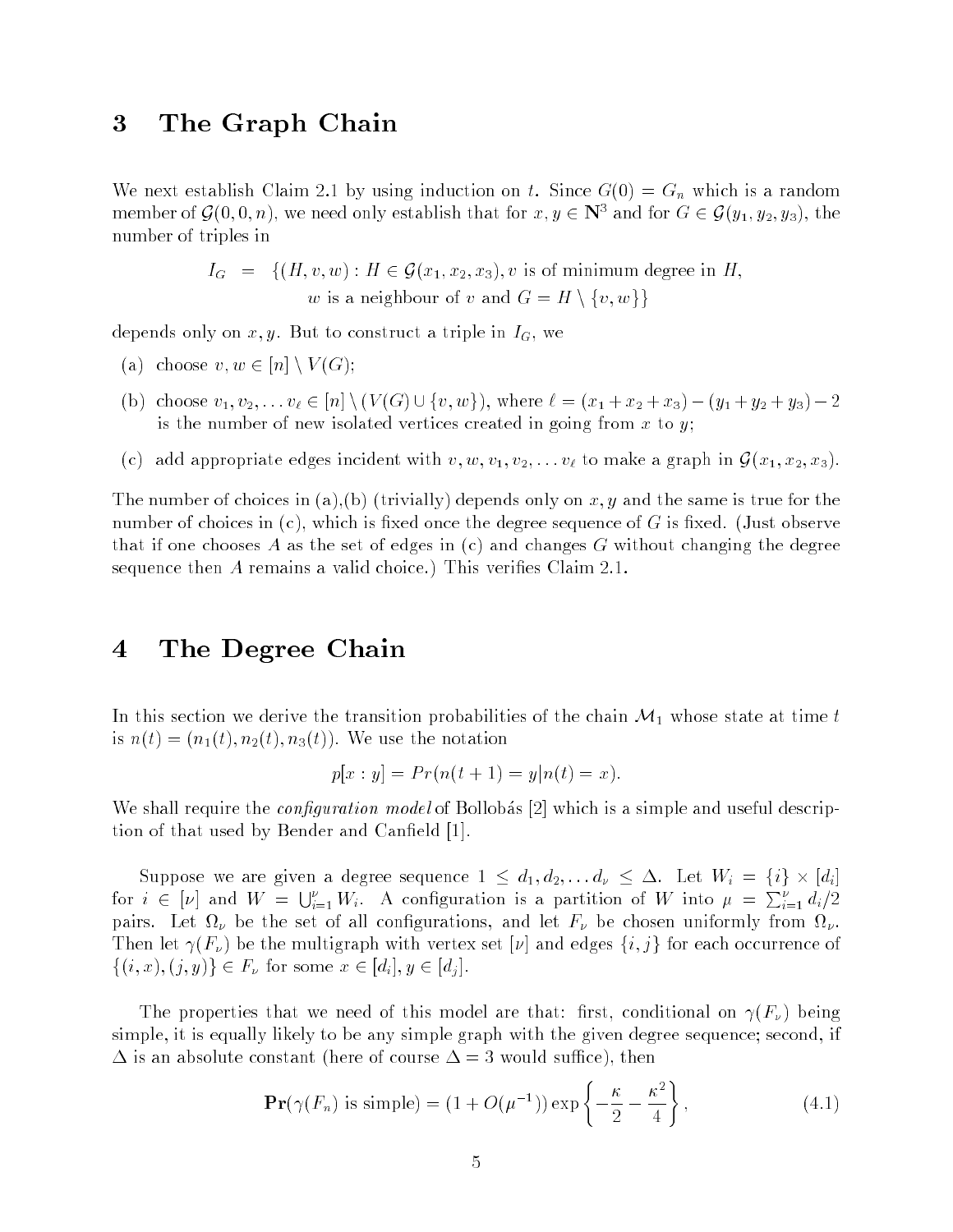where  $\kappa = \mu^{-1} \sum_{i=1}^{\nu} \binom{d_i}{2}$  $\overline{\phantom{a}}$  $\sim$ . (Note that

$$
\mathbf{E}[\lambda(G_n)] = O(\mathbf{E}[\lambda(\gamma(F_n))]),
$$

where  $\Gamma_n$  is chosen uniformly at random from  $\Omega_n$  with  $a_i = 3$  for all  $i \in [n]$ . Thus for proving the upper bound in Theorem 1.1 we need only consider this multigraph distribution together with a corresponding multigraph version of Claim 2.1.)

For  $x \in \mathbb{N}$ ; let  $\nu = x_1 + x_2 + x_3$  and  $\mu = (x_1 + 2x_2 + 3x_3)/2$ . Also, without loss of generality, assume that  $d_i = 1, 1 \le i \le x_1, d_i = 2, x_1 < i \le x_1 + x_2, d_i = 3, x_1 + x_2 > i$ . Now choose  $I$   $\mu$  randomly from st $\mu$  and apply one step of Algorithm MINGREED T to  $\frac{1}{\mu}$ . For  $y \in \mathbb{N}$ ; let  $\mathcal{E}_y$  be the event that the multigraph remaining has  $y_i$  vertices of degree  $i$  $(i = 1, 2, 3)$ . We shall first prove that

$$
p[x:y] = \mathbf{Pr}(\mathcal{E}_y) + O(1/\nu). \tag{4.2}
$$

Note that from Claim 2.1, all we need to show is that

$$
\mathbf{Pr}(\mathcal{E}_y \mid \gamma(F_\nu) \text{ is simple}) = \mathbf{Pr}(\mathcal{E}_y) + O(1/\nu). \tag{4.3}
$$

But

$$
\mathbf{Pr}(\mathcal{E}_y \mid \gamma(F_\nu) \text{ is simple}) = \frac{\mathbf{Pr}(\gamma(F_\nu) \text{ is simple} \mid \mathcal{E}_y)\mathbf{Pr}(\mathcal{E}_y)}{\mathbf{Pr}(\gamma(F_\nu) \text{ is simple})}
$$

and so we need only show

$$
\mathbf{Pr}(\gamma(F_{\nu}) \text{ is simple} \mid \mathcal{E}_{y}) = \mathbf{Pr}(\gamma(F_{\nu}) \text{ is simple}) + O(1/\nu)
$$

or

$$
\mathbf{Pr}(\gamma(F_{\nu}) \text{ is simple} \mid D) = \mathbf{Pr}(\gamma(F_{\nu}) \text{ is simple}) + O(1/\nu) \tag{4.4}
$$

where D is the set of pairs of points deleted from  $F_{\nu}$  in one step and D does not contain loops nor multiple edges. But  $|D| \leq 5$  and (4.4) follows easily from (4.1).

We next write down the transition probabilities  $p[x : y]$ . Now many of the transition probabilities are small (i.e.  $O(1/m)$ ) and do not have a significant effect on our analysis. We will only give transition probabilities up to this level of accuracy. Suppose that  $n(t)$  = x and thus  $2m = x_1 + 2x_2 + 3x_3$ . Let  $p_i = ix_i/2m$  for  $i = 1, 2, 3$ . The following table gives the significant transitions. There is an  $O(1/m)$  term to be added to each probability. Any transitions not mentioned will have total probability  $O(1/m)$  of occuring. (These are associated with triangles close to the chosen edge.) The probabilities in the table are only accurate for m sufficiently large. (Once  $m$  is small the remainder of the process cannot effect the number of uncovered vertices very much.) In Table 2 below, the first row corresponds to the initial state, the next seven rows correspond to cases where there are no vertices of degree one and the last ten rows cover the cases where there are! vertices of degree one.

These probabilities are derived by using (4.2). For example consider the transition from  $(x_1, x_2, x_3)$  to  $(x_1 - 2, x_2 + 1, x_3 - 2)$ . Here v in Step A is of degree 1 and u is of degree 3, which accounts for one factor  $p_3$  in the transition probability. The other 2 neighbours of u are of degree 1 and 3 respectively. This accounts for the factor  $2p_1p_3$ . The remaining probabilities can be checked in the same manner.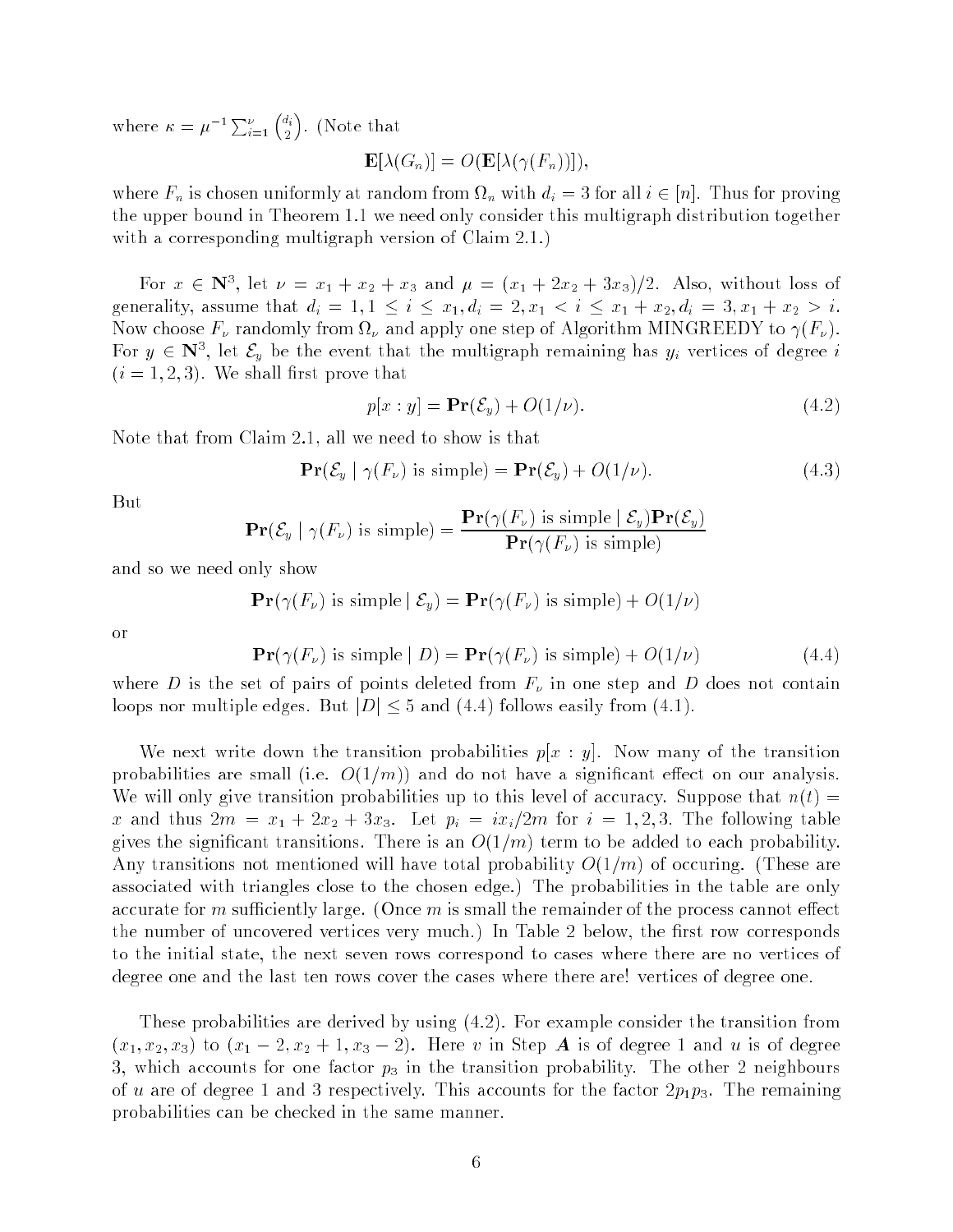| x                 | Y                           | p x:y         |
|-------------------|-----------------------------|---------------|
| $(0,0,x_3)$       | $(0,4,x_3-6)$               |               |
| $(0,x_2,x_3)$     | $(0,x_2+2,x_3-4)$           | $p_3^4$       |
| $(0,x_2,x_3)$     | $(1,x_2,x_3-3)$             | $3p_2p_3^3$   |
| $(0,x_2,x_3)$     | $(2,x_2-2,x_3-2)$           | $3p_2^2p_3^2$ |
| $(0,x_2,x_3)$     | $(3, x_2-4, x_3-1)$         | $p_2^3p_3$    |
| $(0,x_2,x_3)$     | $(0,x_2,x_3-2)$             | $p_2 p_3^2$   |
| $(0,x_2,x_3)$     | $(1, x_2 - 2, x_3 - 1)$     | $2p_2^2p_3$   |
| $(0,x_2,x_3)$     | $(2, x_2-4, x_3)$           | $p_2^3$       |
| $(x_1, x_2, x_3)$ | $(x_1-1, x_2+2, x_3-3)$     | $p_3^3$       |
| $(x_1, x_2, x_3)$ | $(x_1, x_2, x_3 - 2)$       | $2p_2p_3^2$   |
| $(x_1, x_2, x_3)$ | $(x_1+1,x_2-2,x_3-$<br>1)   | $p_2^2 p_3$   |
| $(x_1, x_2, x_3)$ | $(x_1-1, x_2-1, x_3-$<br>1) | $2p_1p_2p_3$  |
| $(x_1, x_2, x_3)$ | $(x_1-2, x_2+1, x_3-2)$     | $2p_1p_3^2$   |
| $(x_1, x_2, x_3)$ | $(x_1-3,x_2,x_3-1)$         | $p_1^2p_3$    |
| $(x_1, x_2, x_3)$ | $(x_1-1,x_2,x_3-$<br>1)     | $p_2p_3$      |
| $(x_1, x_2, x_3)$ | $(x_1, x_2 - 2, x_3)$       | $p_2^2$       |
| $(x_1, x_2, x_3)$ | $(x_1-2, x_2-1, x_3)$       | $p_1p_2$      |
| $(x_1, x_2, x_3)$ | $(x_1-2,x_2,x_3)$           | $p_1$         |

Table 2: Transition probabilities for the chain  $\mathcal{M}_1$ 

We continue by computing the expected number of new isolated vertices created in a single transition (conditional on the present state of  $\mathcal{M}_1$  being x). Denote this by  $\iota(x)$ . Except in rare cases (i.e. of probability  $O(1/m)$ ) isolated vertices are produced only when  $x_1 > 0$ . The following table gives the number created in each case. (The case numbers refer to the row numbers of Table 2.)

|      | $\mid 9 \mid 10 \mid 11 \mid 12 \mid 13 \mid 14 \mid 15 \mid 16 \mid 17 \mid 18$ |          |  |  |  |  |
|------|----------------------------------------------------------------------------------|----------|--|--|--|--|
| 1010 |                                                                                  | $\Box$ 0 |  |  |  |  |

Table 3: Number of isolated vertices created in transitions of  $\mathcal{M}_1$ 

Observe that with probability 1, the number of isolated vertices created in each transition equals  $O(1)$ . Hence, we obtain from the above table that

$$
\iota(x) = 2p_1p_2p_3 + 2p_1p_3^2 + 2p_1^2p_3 + p_1p_2 + O(1/m)
$$
  
=  $p_1(p_2 + 2p_3) + O(1/m)$   
=  $p_1 + p_1(p_3 - p_1) + O(1/m)$ ,

and hence that

$$
\mathbf{E}[\lambda(G_n)] \leq 2 \sum_{t \geq 0} \mathbf{E}\left(\frac{n_1(t)}{m(t)}\right) + O\left(\sum_{t \geq 0} \frac{1}{m(t)}\right)
$$

 $\overline{\phantom{a}}$ 

 $\sim$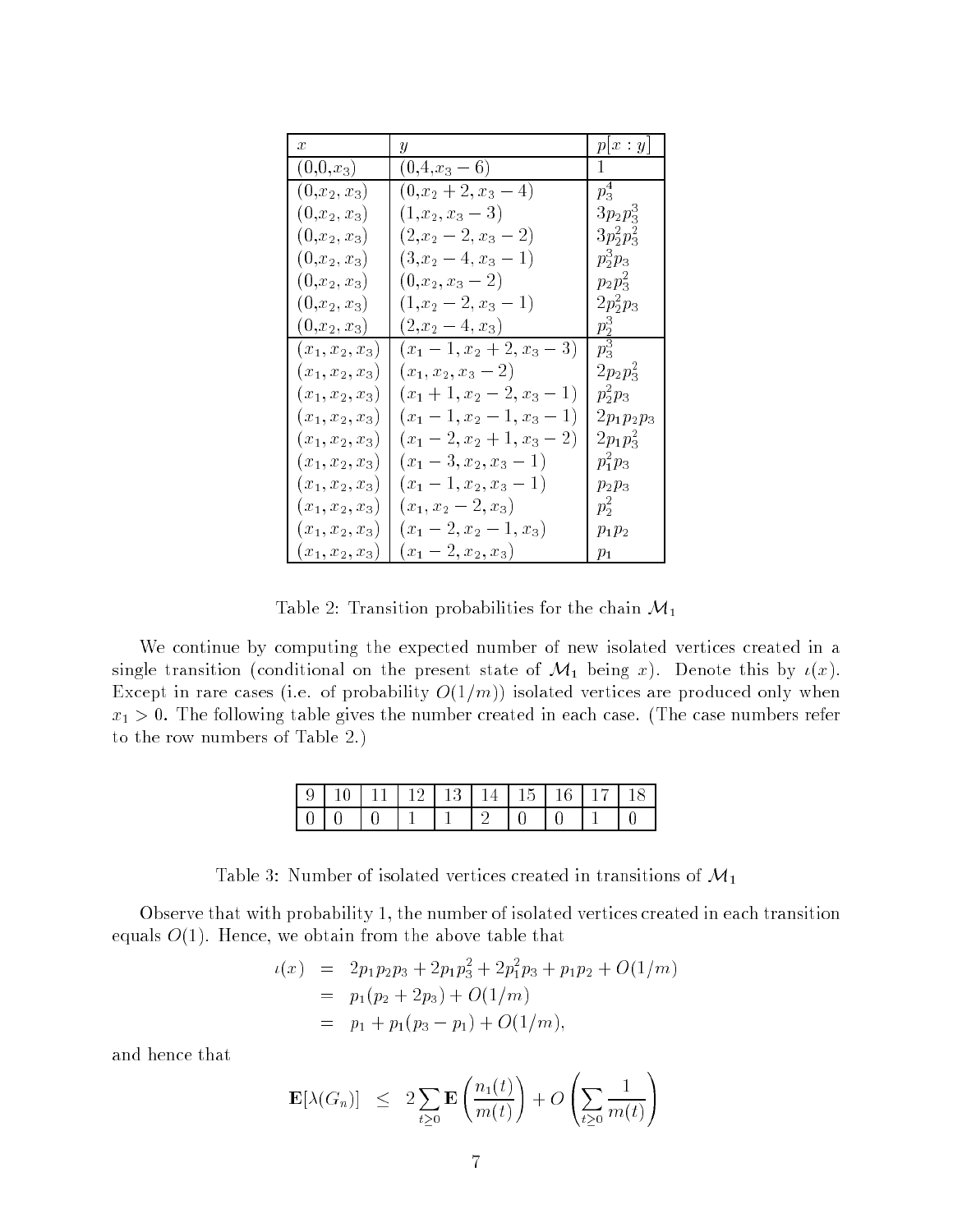$$
= 2\sum_{t\geq 0} \mathbf{E}\left(\frac{n_1(t)}{m(t)}\right) + O(\ln n). \tag{4.5}
$$

In studying the lower bound, we will show, for suitable  $t_0 < t_1$ , that  $p_1$  is negligible when compared with  $p_3$  whenever t is between  $t_0$  and  $t_1$ . This gives

$$
\mathbf{E}[\lambda(G_n)] \ge (1 - o(1)) \sum_{t=t_0}^{t_1} \mathbf{E}\left(\frac{n_1(t)}{m(t)}\right) - O(\ln n). \tag{4.6}
$$

### 5 Behaviour of  $n_3$

Note that for each edge  $\{u, v\}$  removed by MINGREEDY, one of the end-points, say u, is picked from the vertices of minimal (but non-zero) degrees, or  $u$  is determined from a previous edge removal. The other end-point v is chosen randomly from the neighbours of  $u$ . Now since almost all cubic graphs are connected, each decrease in  $n_3$ , except for the first edge removal, is accounted for exactly once as the end-point v whenever v is of degree 3. (Here, we regard  $n_3$  as function of the number m of edges in the current graph.) Now consider the edge removal when the current graph has  $n_3$  vertices of degree 3 and m edges. The probability that the end-point v in the edge removed is of degree 3 equals  $3n_3/(2m)(1 + O(1/m))$  (from applying arguments similar to those used in showing  $(4.2)$ . Thus the rate of change in  $n_3$ with respect to m should be approximately

$$
\frac{dn_3}{dm} \approx \frac{3n_3}{2m},
$$

which gives the approximation stated in  $(2.1)$ . These ideas are made rigorous by the following lemma.

**Lemma 5.1** For any fixed  $\epsilon > 0$ ,

$$
\mathbf{Pr}\left(\exists t \text{ such that } m(t) \ge n^{1/2} \ln^3 n \text{ and } \left|n_3\sqrt{n}\left(\frac{3}{2m}\right)^{3/2} - 1\right| \ge \epsilon\right) = O(n^{-2}).
$$

**Proof.** We note first that MINGREEDY destroys edges of G sequentially. Let  $h =$  $|n^{1/4}|$ , and for  $i = 0, 1, 2, \ldots$ , define

$$
m_i = \frac{3n}{2} - ih
$$

Let  $z_i$  be the number of vertices with degree three in G at the first time when  $m \leq m_i$ , and let  $\mathcal{E}_i$  be the event that

$$
z_i \sqrt{n} \left(\frac{3}{2m_i}\right)^{3/2} - 1 = O\left(\sum_{j=0}^{i-1} \frac{n^{3/8} \ln^{1/2} n}{m_j^{5/4}}\right). \tag{5.1}
$$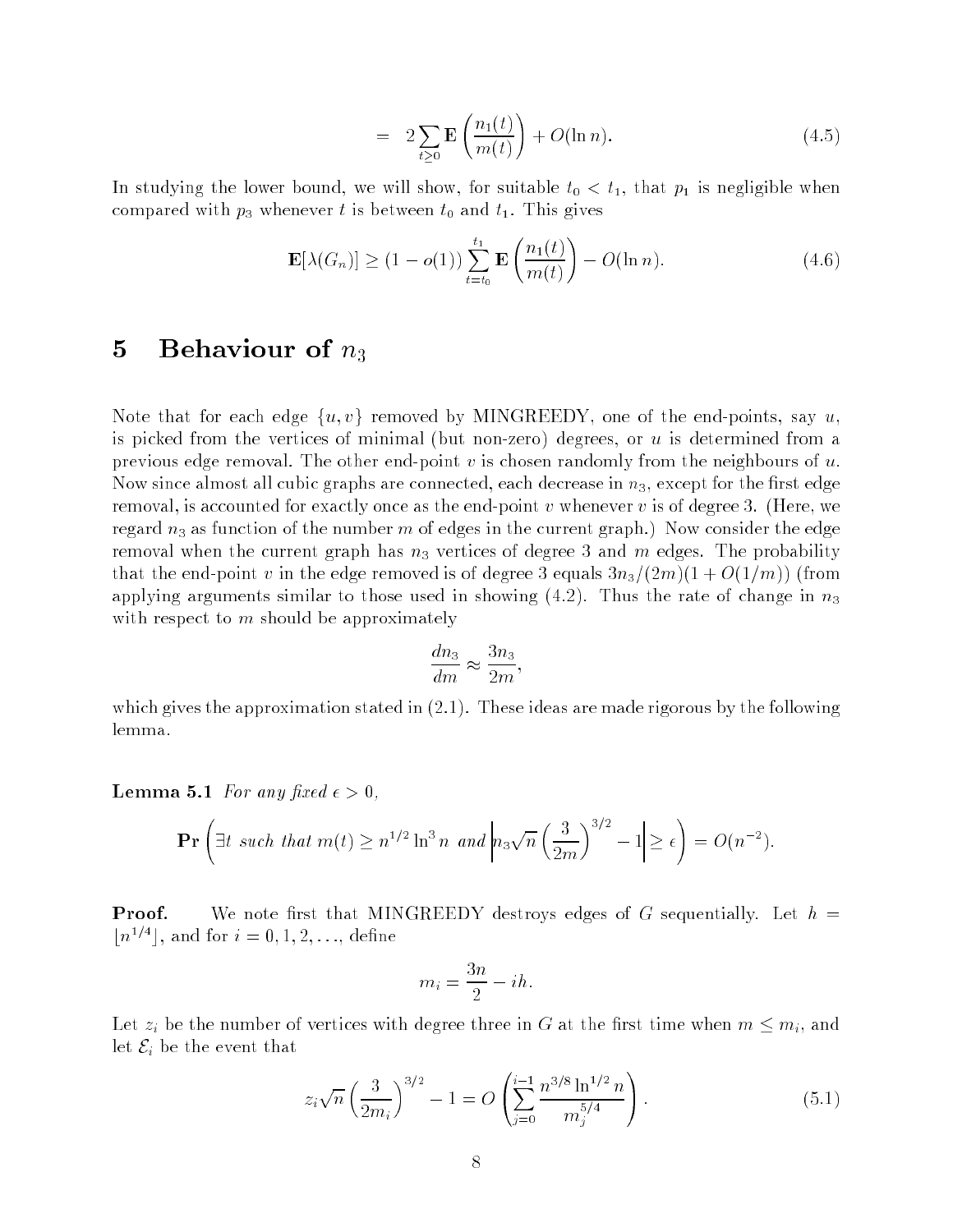We shall show that for *i* such that  $m_i \geq n^{1/2} \ln^3 n$ ,

$$
\mathbf{Pr}\left(\exists j \leq i \text{ such that } \bar{\mathcal{E}}_j\right) = O(i/n^4)
$$
\n(5.2)

(All big O terms in this section are uniform over i.) Equation (5.2) is trivially true for  $i = 0$ . Assume as induction hypothesis that equation  $(5.2)$  holds for smaller values of i. Suppose next that  $m_i \geq n^{1/2} \ln^3 n$ . We need to show that

$$
\mathbf{Pr}_0(\bar{\mathcal{E}}_i) = O(1/n^4),\tag{5.3}
$$

where  $\mathbf{Pr}_0$  is the probability conditional on  $\mathcal{F}_i = \mathcal{E}_1 \cap \ldots \cap \mathcal{E}_{i-1}$ . Let

$$
\Delta z_i = z_{i-1} - z_i.
$$

Recall that for each edge  $\{x, y\}$  removed by MINGREEDY, one of the end-points, say x, is either chosen randomly from vertices of minimum degree or determined by a previous edge removal, while the other end-point, say  $y$ , is a degree three vertex with probability  $p_3 + O(1/m)$ . Then conditional on  $\mathcal{F}_i$  and for  $m_i \leq m \leq m_{i-1}$ , the probability that the vertex  $y$  in an edge removal is of degree three is

$$
p = \frac{3z_{i-1} + O(h)}{2m_i + O(h)} = z_{i-1} \left( \frac{3}{2m_i} + O\left( \frac{h}{z_{i-1}m_{i-1}} \right) \right)
$$
  
=  $z_{i-1} \left( \frac{3}{2m_{i-1}} + O\left( \frac{n^{3/4}}{m_{i-1}^{5/2}} \right) \right).$ 

Thus, if  $\Delta z_i$  is the number of degree three vertices that appear as vertices y in the edge removals during the period when m decreases from  $m_{i-1}$  to  $m_i$ , then using Chernoff bounds,

$$
\mathbf{Pr}_0\left(|\Delta'z_i - hp| \geq \sqrt{12h p \ln n}\right) = O(1/n^4).
$$

However,  $\Delta z_i = \Delta z_i + \eta$ , where  $\eta$  denotes the number of degree three vertices that appear as vertices x in the edge removals. Now  $\eta$  is at most one plus the number of components of  $G_n$ . Hence we may assume for all i that  $\eta \leq 10$ , which incurs an error probability of  $O(1/n^2)$ . Since  $hp \to \infty$ , we have that

$$
\mathbf{Pr}_0\left(|\Delta z_i - hp| \geq \sqrt{12h p \ln n}\right) = O(1/n^4),
$$

giving with conditional probability  $1 - O(1/n^2)$  that

$$
\frac{\Delta z_i}{z_{i-1}} = \frac{3n^{1/4}}{2m_{i-1}} + O\left(\frac{n}{m_{i-1}^{5/2}}\right) + O\left(\sqrt{\frac{n^{1/4}\ln n}{m_{i-1}z_{i-1}}}\right)
$$

$$
= \frac{3n^{1/4}}{2m_{i-1}} + O\left(\frac{n}{m_{i-1}^{5/2}}\right) + O\left(\sqrt{\frac{n^{3/4}\ln n}{m_{i-1}^{5/2}}}\right)
$$

$$
= \frac{3n^{1/4}}{2m_{i-1}} + O\left(\frac{n^{3/8}\ln^{1/2} n}{m_{i-1}^{5/4}}\right).
$$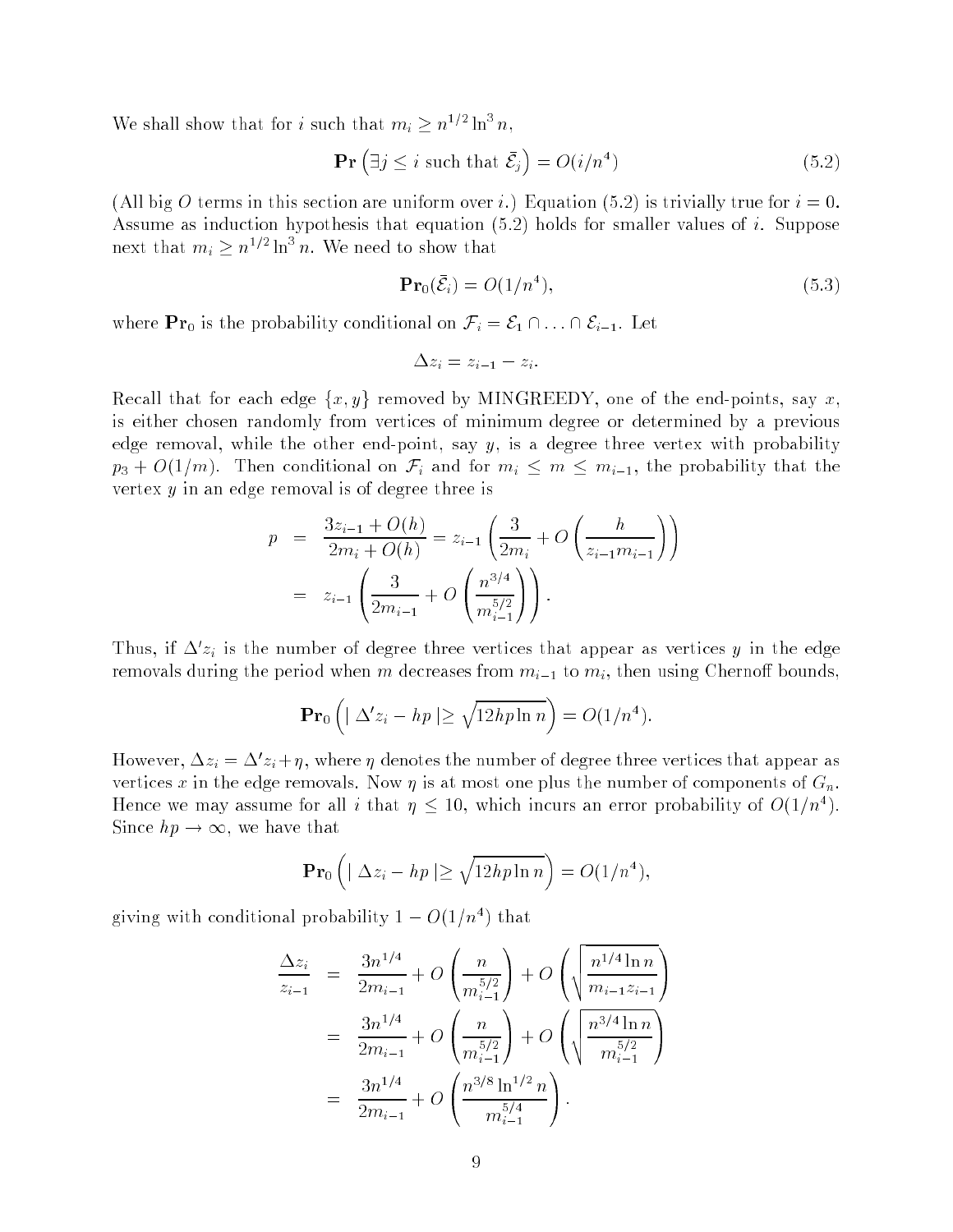As  $z_i = z_{i-1} - \Delta z_i$ , we have with conditional probability at least  $1 - O(1/n^2)$ ,

$$
z_{i} = z_{i-1} - \Delta z_{i}
$$
  
\n
$$
= z_{i-1} \left( 1 - \frac{3n^{1/4}}{2m_{i-1}} + O\left(\frac{n^{3/8} \ln^{1/2} n}{m_{i-1}^{5/4}}\right) \right)
$$
  
\n
$$
= z_{i-1} \left( \frac{m_{i}}{m_{i-1}} \right)^{3/2} \left( 1 + O\left(\frac{n^{3/8} \ln^{1/2} n}{m_{i-1}^{5/4}}\right) \right)
$$
  
\n
$$
= \frac{1}{\sqrt{n}} \left( \frac{2m_{i}}{3} \right)^{3/2} \left( 1 + O\left(\sum_{j=0}^{i-1} \frac{n^{3/8} \ln^{1/2} n}{m_{j}^{5/4}}\right) \right).
$$

This completes our proof of (5.3) and hence of (5.2). Next, we note that for  $m_i \geq n^{1/2} \ln^3 n$ , *i* is at most  $N = \lfloor \frac{3n-2n^{1/2}\ln^3 n}{2h} \rfloor$  and that  $\frac{3n}{2h} - N = \frac{n^{1/2}\ln^3 n}{h} + O(1)$ . Hence the error term on the right finite of  $\mathbf{S}$  is at most  $\mathbf{S}$ 

$$
n^{3/8} \ln^{1/2} n \sum_{0 \le j \le N} \frac{1}{(\frac{3}{2}n - jh)^{5/4}} = \frac{n^{3/8} \ln^{1/2} n}{h^{5/4}} \sum_{0 \le j \le N} \frac{1}{(\frac{3n}{2h} - j)^{5/4}}
$$
  
=  $O(n^{1/16} \ln^{1/2} n) \sum_{\frac{3n}{2h} - N \le j \le \frac{3n}{2h}} \frac{1}{j^{5/4}}$   
=  $n^{1/16} \ln^{1/2} n O\left(\frac{1}{n^{1/16} \ln^{3/4} n}\right)$   
=  $o(1).$ 

This shows that for any fixed  $\epsilon > 0$ ,

$$
\Pr\left(\exists i \text{ such that } m = m_i \ge n^{1/2} \ln^3 n \text{ and } \left| n_3 \left(\frac{3}{2}\right)^{3/2} \left(\frac{n^{1/2}}{m^{3/2}}\right) - 1 \right| \ge \epsilon \right) = O(1/n^3).
$$

Similar arguments can be used to complete our proof of the lemma. <sup>2</sup>

$$
\Box
$$

## 6 An Upper Bound for  $E[n_1]$

In this and the following sections, we would like to estimate  $\mathbf{E}[n_1]$  when the current G has m edges. Let  $t_m$  be the first time when  $m(t) \leq m$ . Note that  $m - m(t_m)$  is bounded by an absolute constant. The big  $O$  and small  $o$  terms in this and the next sections are uniform in m. We find an upper bound for  $\mathbf{E}[n_1(t_m)]$  in this section.

From Table 2, we have the following transition probabilities for  $n_1(t)$  (where  $\Delta n_1$  =  $\Delta n_1(t) = n_1(t+1) - n_1(t)$  and  $\mathbf{Pr}_1$  is the probability conditional on  $n_1(t), n_2(t), n_3(t)$ . When  $n_1 = 0$  and  $n_2 \neq 0$ ,

$$
\mathbf{Pr}_{1}(\Delta n_{1} = i) = \begin{cases} {3 \choose i} p_{3}^{4-i} p_{2}^{i} + {2 \choose i} p_{3}^{2-i} p_{2}^{i+1} + O(1/m), & \text{if } i = 0, 1, 2, 3, \\ 0, & \text{otherwise,} \end{cases}
$$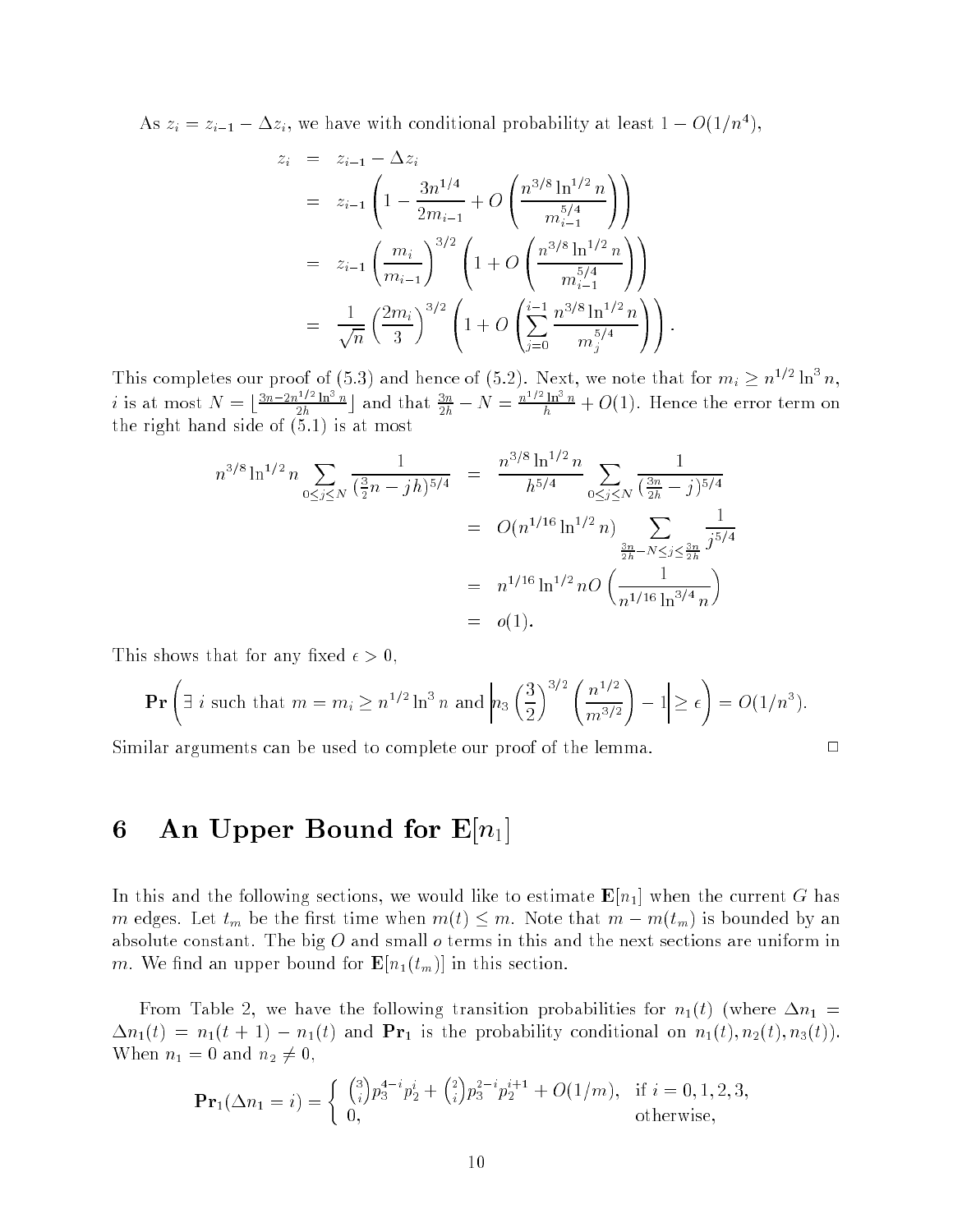and when  $n_1 \neq 0$ ,

$$
\begin{array}{rcl}\n\mathbf{Pr}_1(\Delta n_1 = 1) & = & p_2^2 p_3 + O(1/m), \\
\mathbf{Pr}_1(\Delta n_1 = 0) & = & 2p_2 p_3^2 + p_2^2 + O(1/m), \\
\mathbf{Pr}_1(\Delta n_1 = -1) & = & p_3^3 + 2p_1 p_2 p_3 + p_2 p_3 + O(1/m), \\
\mathbf{Pr}_1(\Delta n_1 = -2) & = & p_1 p_2 + 2p_1 p_3^2 + p_1 + O(1/m), \\
\mathbf{Pr}_1(\Delta n_1 = -3) & = & p_1^2 p_3 + O(1/m), \\
\mathbf{Pr}_1(\Delta n_1 = i) & = & 0, \text{ if } i \neq 1, 0, -1, -2, -3.\n\end{array}
$$

Note that when both  $n_1 = 0$  and  $n_2 = 0$ , we have

$$
\begin{aligned}\n\mathbf{Pr}_1(\Delta n_1 \neq 0) &= O(1/m), \\
\mathbf{Pr}_1(\Delta n_1 \leq 3) &= 1.\n\end{aligned}
$$

In particular, we may assume that no vertex of degree 1 is created in the first iteration of MINGREEDY; that is,  $n_1(1) = 0$ . Observe also that the  $O(1/m)$  terms in the transition probabilities depend only on the current state of  $\mathcal{M}_1$ .

Let

$$
\alpha(x) = x - 2x^2 + x^3 = (1 - x)^2 x,
$$
  
\n
$$
\gamma(x) = x - x^2 + x^3 = x^3 + (1 - x)x.
$$

We next consider a process  $X_1(t)$  with initial state  $X_1(1) = 0$  and transition probabilities defined below.

$$
\begin{aligned}\n\mathbf{Pr}_{1}(\Delta X_{1} = 1) &= \alpha(p_{3}) + O_{1}(1/m), \\
\mathbf{Pr}_{1}(\Delta X_{1} = 0) &= 1 - (\alpha(p_{3}) + O_{1}(1/m)) - (\gamma(p_{3}) + O_{2}(1/m))\zeta(X_{1}), \\
\mathbf{Pr}_{1}(\Delta X_{1} = -1) &= (\gamma(p_{3}) + O_{2}(1/m))\zeta(X_{1}), \\
\mathbf{Pr}_{1}(\Delta X_{1} = i) &= 0, \text{ if } i \neq 1, 0, -1,\n\end{aligned}
$$

where  $\zeta(x) = 1$  if  $x > 0$  and zero otherwise. Note that when  $n_1(t) = 0$ ,  $\Pr(n_1(t+1) \leq 3) = 1$ and that when  $n_1(t) \neq 0$ , we have (ignoring the  $O(1/m)$  terms)

$$
\begin{aligned}\n\mathbf{Pr}_1(\Delta n_1 = 1) &\leq \alpha(p_3), \\
\mathbf{Pr}_1(\Delta n_1 \leq -1) &\geq \gamma(p_3).\n\end{aligned}
$$

Thus, the big O terms  $O_1(1/m)$  and  $O_2(1/m)$  in the transition probabilities of the process  $X_1(t)$  can be properly defined so that when  $n_1(t) \neq 0$ ,

$$
\begin{aligned}\n\mathbf{Pr}_{1}(\Delta n_{1} = 1) &\leq \mathbf{Pr}_{1}(\Delta X_{1} = 1), \\
\mathbf{Pr}_{1}(\Delta n_{1} \leq -1) &\geq \mathbf{Pr}_{1}(\Delta X_{1} = -1).\n\end{aligned}
$$

It follows that  $n_1$  and  $X_1$  can be coupled so that  $n_1$  is stochastically at most  $X_1 + 3$  for all t. Next, let  $X(t)$  be a process, with  $X(1) = X_1(1)$ , having the same transition probabilities,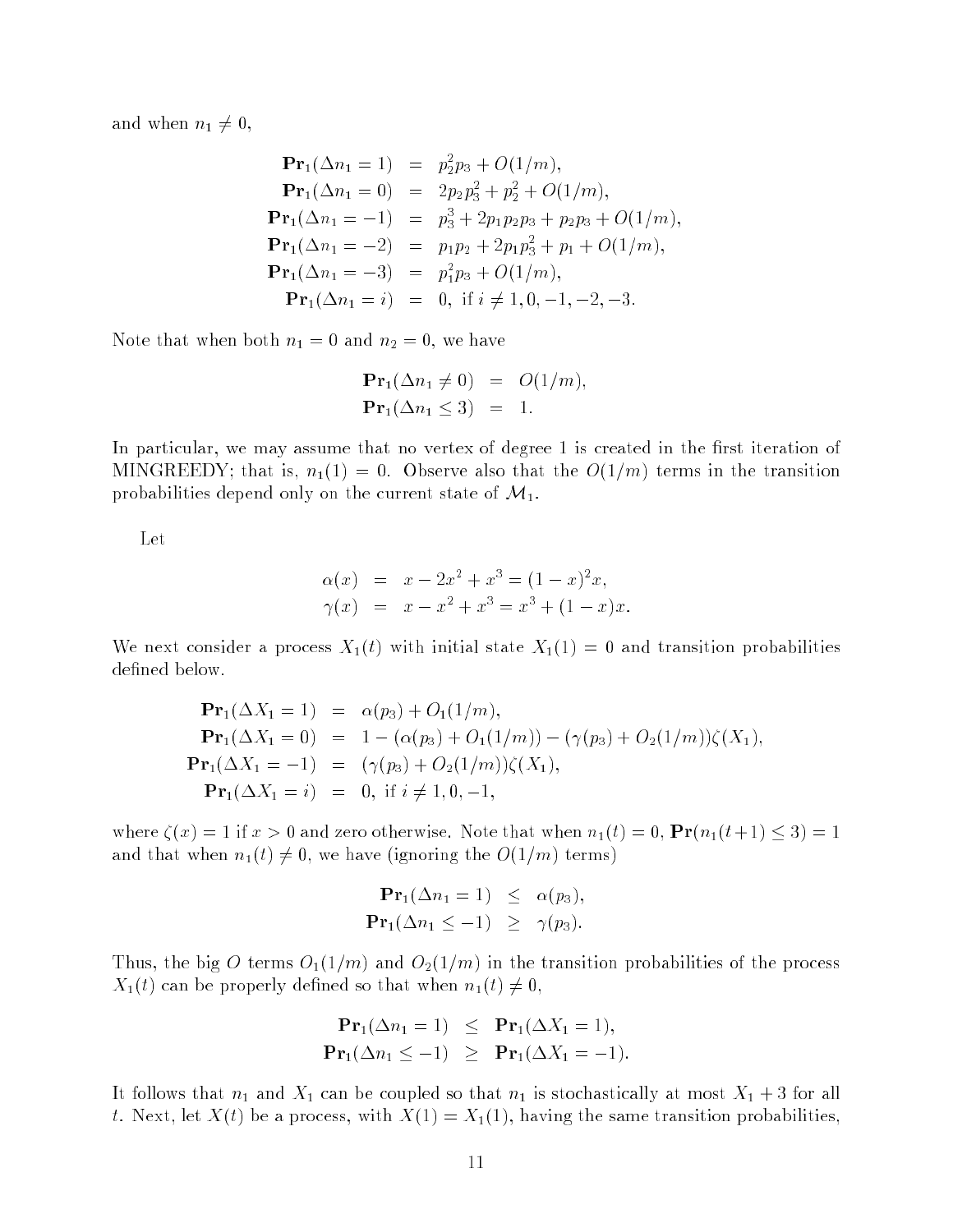but without the big O terms, as those of  $X_1(t)$ . Note that the big O terms in the transition probabilities of  $X_1(t)$  can only effect, with probability  $1 - O(1/n^A)$  for any  $A > 0$ , at most in  $n$  transitions in  $O(n)$  transitions of  $X_1$ . Now at each time t, conditional on  $X_1$ having taken a transition not effected by the big  $O$  terms, we may couple  $X$  and  $X_1$  so that  $|X(t) - X_1(t)| \leq |X(t-1) - X_1(t-1)|$  (because of the reflecting barrier at the origin). It therefore follows that for all  $t = O(n)$ ,

$$
\mathbf{E}[X_1(t)] = \mathbf{E}[X(t)] + O(\ln^2 n).
$$

Thus,  $\mathbf{E}[n_1] = \mathbf{E}[X] + O(\ln^2 n)$ . Since we have a fairly accurate estimate of  $n_3$  as a function of m (and hence an estimate of  $p_3 = 3n_3/2m$ ), we proceed to find a bound for X and hence one for  $\mathbf{E}[n_1]$ .

**Lemma 6.1** For  $m \ge n^{1/2} \ln^3 n$  and for any fixed  $\epsilon > 0$ ,

$$
\mathbf{E}[n_1(t_m)] \le \frac{(1-p)^2}{p} + O(\ln^2 n),
$$

where  $p = (1 - \epsilon) (2m/3n)^{1/2}$ .

**Proof.** Consider a random walk  $\Lambda$  with transition probabilities as follows. We write  $\alpha' = \alpha(p), \gamma' = \gamma(p).$ 

$$
\begin{aligned}\n\mathbf{Pr}(\Delta X' = 1) &= \alpha', \\
\mathbf{Pr}(\Delta X' = 0) &= 1 - \alpha' - \gamma' \zeta(X'), \\
\mathbf{Pr}(\Delta X' = -1) &= \gamma' \zeta(X').\n\end{aligned}
$$

Note that the steady state distribution  $\pi^+$  of  $\Lambda^+(t)$  satisfies the following equations:

$$
\begin{array}{rcl}\n\pi'_0 & = & (1 - \alpha')\pi'_0 + \gamma'\pi'_1, \\
\pi'_i & = & \alpha'\pi'_{i-1} + (1 - \alpha' - \gamma')\pi'_i + \gamma'\pi'_{i+1}, \quad i \ge 1, \\
\pi'_i & = & 0, \quad i < 0.\n\end{array}
$$

These can be solved, giving

$$
\begin{aligned}\n\pi'_i &= 0, \quad i < 0, \\
\pi'_i &= \frac{\gamma' - \alpha'}{\gamma'} \left(\frac{\alpha'}{\gamma'}\right)^i, \quad i \ge 0,\n\end{aligned} \tag{6.1}
$$

with expectation  $\sum_i i\pi'_i = (1-p)^2/p$ . We shall assume that X' starts with its steady state distribution  $\pi$ , and hence the distribution of  $\Lambda$  -equals  $\pi$  always.

We shall show later that if for all  $t \leq t_m$ 

$$
p_3(t) \ge (1 - \epsilon) \left(\frac{2m(t)}{3n}\right)^{1/2} > p,
$$
\n(6.2)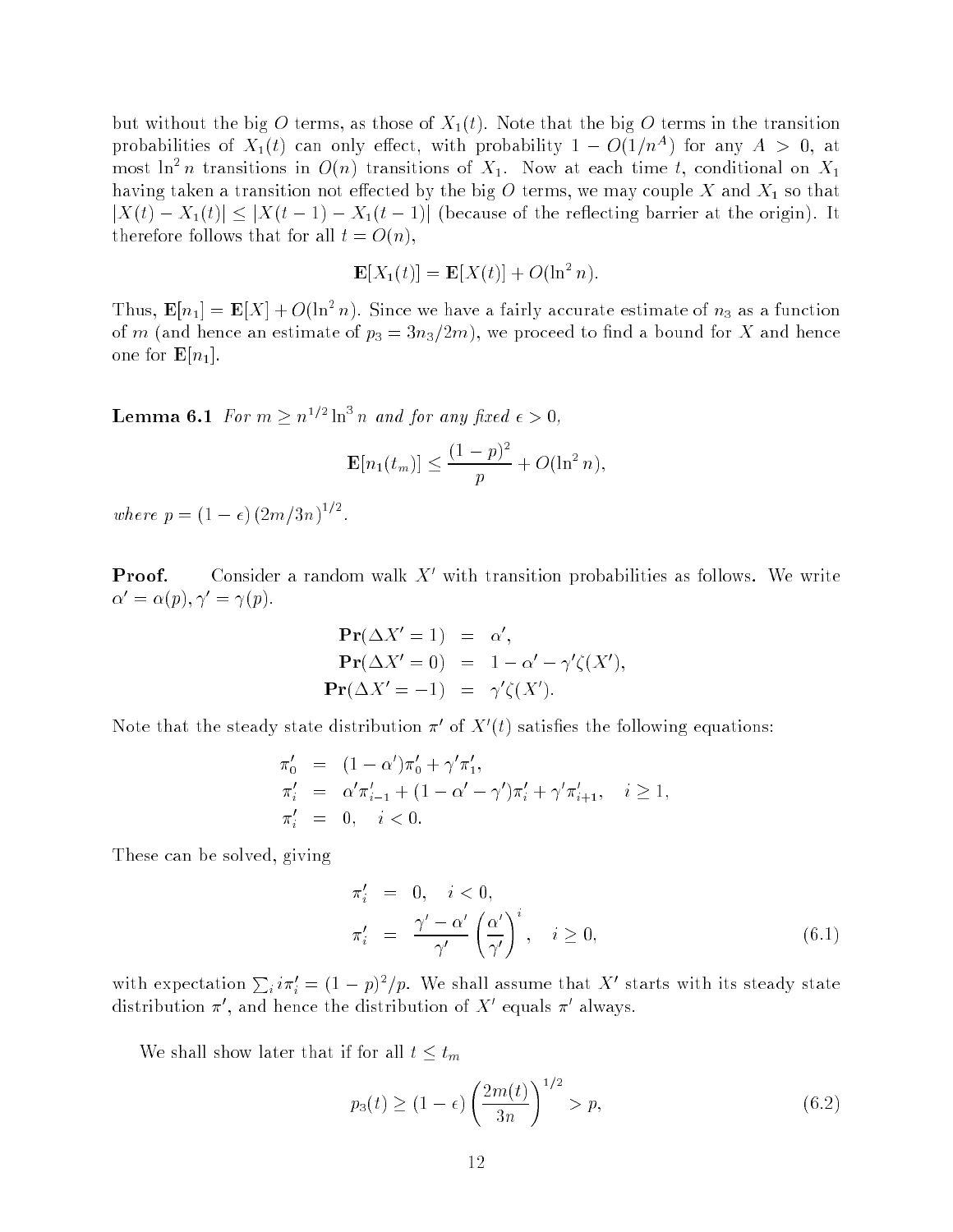then for all  $t \leq t_m$  and for large n,

$$
X(t) \le X'(t) \text{ in distribution.}
$$
\n
$$
(6.3)
$$

It follows from Lemma 5.1 that (6.2) holds with probability  $1 - O(n^{-2})$ , and since  $n_1 \leq n$ , we have

$$
\mathbf{E}[n_1(t)] = \mathbf{E}_2[n_1(t)] + O(1/n)
$$
  
\n
$$
\leq \mathbf{E}_2[X(t)] + O(\ln^2 n)
$$
  
\n
$$
\leq \mathbf{E}[X'(t)] + O(\ln^2 n) = (1 - p)^2/p + O(\ln^2 n),
$$

where  $\mathbf{E}_2$  is the expectation conditional on  $p_3$  satisfying (6.2). This proves the lemma.

We shall use induction to prove  $(6.3)$ . This is trivial when  $t = 1$ . Assuming it is true for t, we shall bound the distribution of  $A$  (t  $+$  1). Define a random variable  $Y = A$  (t)  $+$   $\Delta Y$  , where the distribution of  $\Delta Y$  is as follows. Writing  $p_3 = p_3(t)$ , define

$$
\begin{aligned}\n\mathbf{Pr}(\Delta Y = 1) &= \alpha(p_3), \\
\mathbf{Pr}(\Delta Y = 0) &= 1 - \alpha(p_3) - \gamma(p_3)\zeta(X'), \\
\mathbf{Pr}(\Delta Y = -1) &= \gamma(p_3)\zeta(X').\n\end{aligned}
$$

We shall show that

$$
X(t+1) \le Y \le X'(t+1) \tag{6.4}
$$

holds in distribution. The first inequatiity comes from the fact that we can couple  $X(t)$ and  $\Lambda$  (t) so that  $\Lambda$ (t)  $\leq \Lambda$  (t) (this uses the induction hypothesis). For the case where  $\Lambda(t) \equiv \Lambda(t)$ , we see that  $\Delta \Lambda(t) \equiv \Delta T$  in distribution; for the case  $\Lambda(t) \leq \Lambda(t)$ , we use the fact that  $\Delta X(t)$  and  $\Delta Y$  can be coupled so that  $\Delta X(t) \leq \Delta Y + 1$ . The first inequality thus holds for both cases. To show the second inequality, we consider the distribution  $\pi$  of Y. Writing  $\alpha = \alpha(p_3(t)), \gamma = \gamma(p_3(t)), \alpha' = \alpha(p), \gamma' = \gamma(p)$ , we have the following equations

$$
\begin{array}{rcl}\n\pi_0 & = & (1 - \alpha)\pi_0' + \gamma \pi_1', \\
\pi_i & = & \alpha \pi_{i-1}' + (1 - \alpha - \gamma)\pi_i' + \gamma \pi_{i+1}', \quad i \ge 1, \\
\pi_i & = & 0, \quad i < 0.\n\end{array}
$$

Hence for  $i \geq 1$ ,

$$
\pi_i = \pi_i' \left( \frac{\gamma' \alpha}{\alpha'} + 1 - \gamma - \alpha + \frac{\gamma \alpha'}{\gamma'} \right)
$$
  
= 
$$
\pi_i' \left( 1 + (\gamma' - \alpha') \frac{\gamma}{\alpha'} \left( \frac{\alpha}{\gamma} - \frac{\alpha'}{\gamma'} \right) \right).
$$
 (6.5)

Note that the functions  $\alpha(x)$  and  $\gamma(x)$  are such that for all  $x \in [0,1],$ 

$$
\gamma(x) - \alpha(x) \ge 0,
$$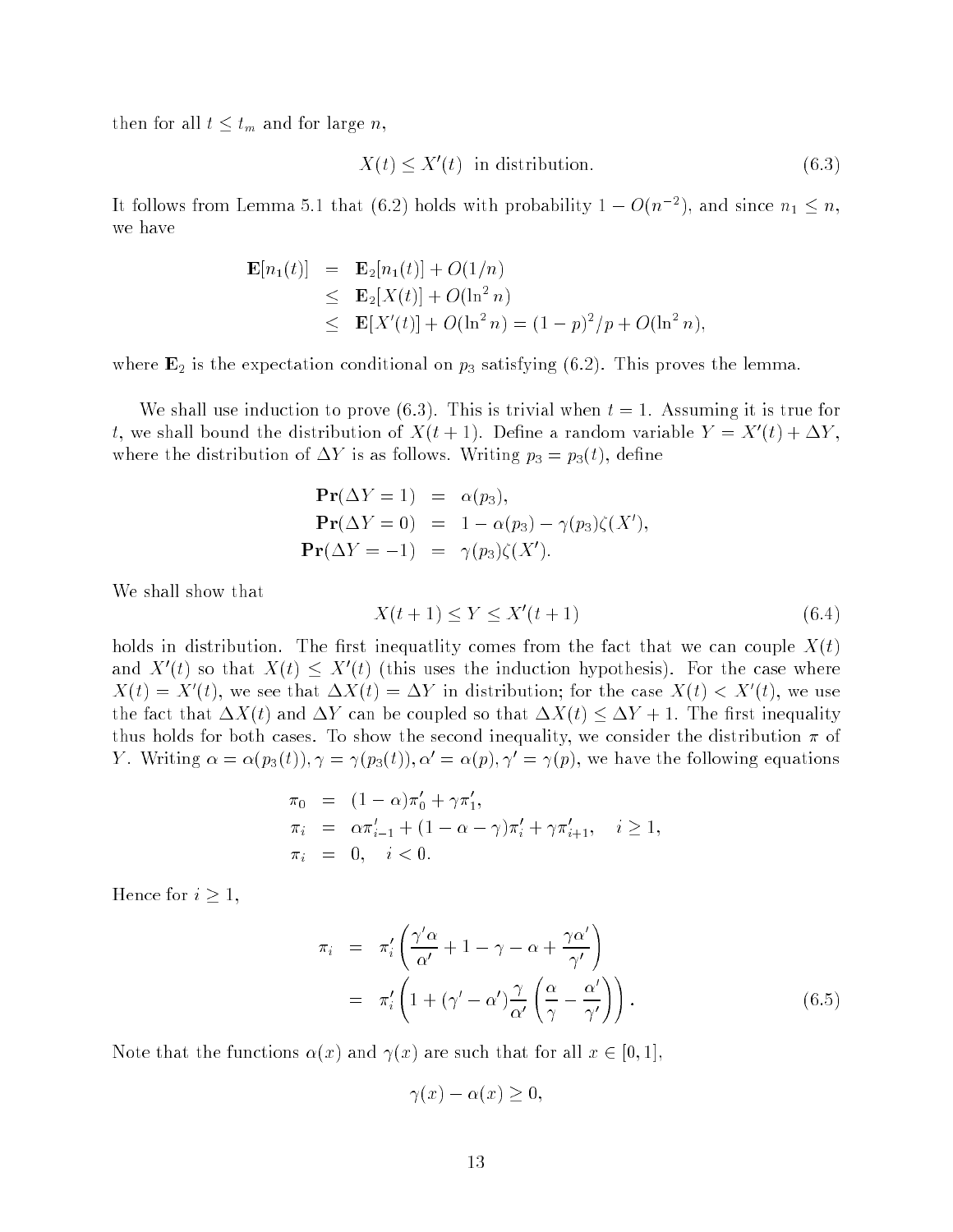and

$$
\frac{d}{dx}\frac{\alpha(x)}{\gamma(x)} = \frac{-1 + x^2}{(1 - x + x^2)^2} \le 0.
$$

It therefore follows from (6.2) and (6.5) that for  $i \geq 1$ ,

 $\pi_i \leq \pi_i$ 

giving that for  $i \geq 1$ ,

$$
\sum_{j\geq i}\pi_i\leq \sum_{j\geq i}\pi'_i
$$

As  $\pi_i = \pi_j = 0$  for  $i < 0$ , the distribution  $\pi$  is smaller than  $\pi$ . This shows the second inequality in  $(6.4)$ , and so our proof of the lemma is complete.

Lemma 6.1 gives that for  $m \geq n^{1/2} \ln^3 n$ ,

$$
\mathbf{E}[n_1(t_m)] = O((n/m)^{1/2}).
$$

Hence, if  $m \ge m_0 = n^{3/5}$ , then  $\mathbf{E}[n_1(t_m)] = O(n^{1/5})$ . The next lemma shows that  $\mathbf{E}[n_1(t_m)] =$  $O(n^{1/5})$  holds when  $m < m_0$  too.

**Lemma 6.2**  $\mathbf{E}[n_1(t_m)] = O(n^{1/5})$  for all  $m \leq m_0$ .

**Proof.** As argued in Lemma 6.1, the assertion in this lemma follows if we can show that for all  $m < m_0$ ,

$$
\mathbf{E}[X(t_m)] = O(n^{1/5}).\tag{6.6}
$$

Given  $p_3$ , consider a random walk Z with transition probability defined as below.

$$
\begin{aligned}\n\mathbf{Pr}(\Delta Z = 1) &= (\alpha(p_3) + \gamma(p_3))(1 - \zeta(Z)/2), \\
\mathbf{Pr}(\Delta Z = 0) &= 1 - \alpha(p_3) - \gamma(p_3), \\
\mathbf{Pr}(\Delta Z = -1) &= (\alpha(p_3) + \gamma(p_3))\zeta(Z)/2.\n\end{aligned}
$$

Write  $t_0 = t_{m_0}$ . We consider the processes  $\lambda \mathbf{r}$  and  $\boldsymbol{\Sigma}$  after time  $t_0$ . Suppose  $\boldsymbol{\Sigma}(t_0) = \lambda \mathbf{r}(t_0)$ . As  $\alpha(p_3) \leq \gamma(p_3)$  for all  $p_3 \in [0, 1]$ , we can couple the processes  $X(t)$  and  $Z(t)$  for all  $t \geq t_0$ so that  $Z$  is stochastically at least  $X$ . Hence  $(6.6)$  follows if

$$
\mathbf{E}[Z(t)] = O(n^{1/5}), \quad \forall t \ge t_0. \tag{6.7}
$$

Since Z is a symmetric random walk with a reflecting barrier at  $Z = 0$ , the reflection principle shows that

$$
\mathbf{E}[Z(t)] = \mathbf{E}[|Z'(t)|]
$$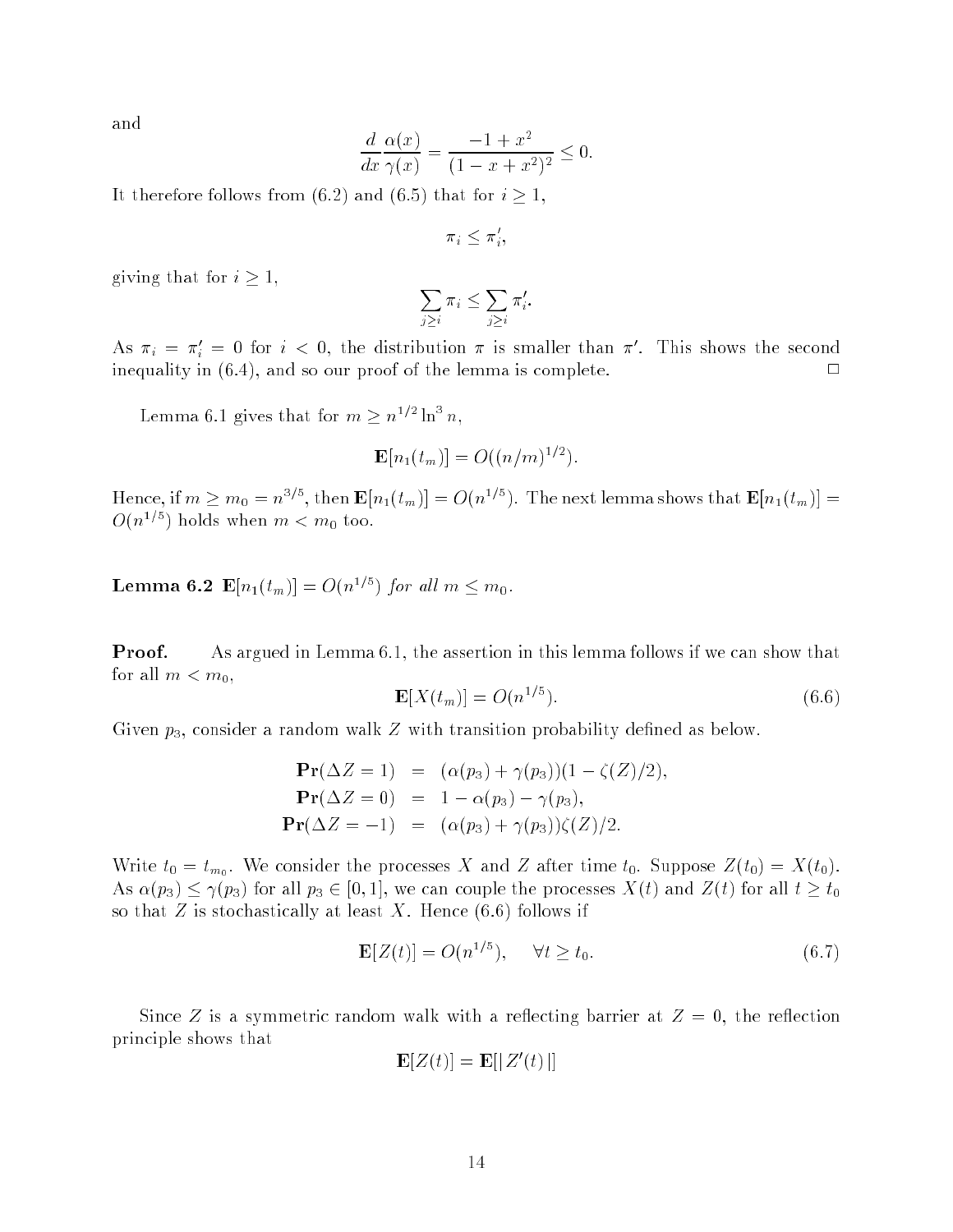where  $Z$  is the same symmetric random walk as  $Z$  but without the renecting barrier. Next, let  $Z$  be a random walk with the same transition probabilities as those of  $Z$  but with  $Z_{0}(t_{0}) = 0$ . Then it is clear that  $Z_{0}(t) = Z_{0}(t) + Z_{0}(t_{0})$  and so

$$
\mathbf{E}[|Z'(t)|] \le \mathbf{E}[|Z''(t)|] + \mathbf{E}[Z'(t_0)]
$$
  
=  $\mathbf{E}[|Z''(t)|] + \mathbf{E}[X(t_0)].$ 

Let M be the number of moves that  $Z''$  makes after  $t_0$  until the end of algorithm MIN-GREEDY. Then we have

$$
\mathbf{E}[|Z''(t)|] = O(\mathbf{E}[\sqrt{M}]),
$$

 $\mathcal{L} = \{x_i \mid i \in \mathbb{N} \mid i \in \mathbb{N} \mid i \in \mathbb{N} \mid i \in \mathbb{N} \}$ 

p

giving that

We next estimate M. Let  $m_1 = n^{1/2} \ln^3 n$  and  $m_2 = n^{2/5}$ . We write

$$
M = M_1 + M_2 + M_3,
$$

where  $M_1$  (respectively  $M_2$ ) is the number of moves that  $Z''$  makes when m is between  $m_0$ and  $m_1$  (respectively between  $m_1$  and  $m_2$ ), and  $M_3$  is the number of moves when  $m \leq m_2$ . Then clearly

$$
M_3 \leq n^{2/5}.
$$

To estimate  $M_1$ , note that with error probability  $O(1/n^2)$ , we can assume that for fixed  $\epsilon > 0$ ,  $p_3 \leq (1+\epsilon)(2m/3n)^{1/2} = O((2m_0/3n)^{1/2}) = O(n^{-1/5})$  for m between  $m_0$  and  $m_1$ . Thus

$$
\mathbf{E}[M_1] = \sum (\alpha(p_3(t)) + \gamma(p_3(t)))
$$
  
=  $O(n^{3/5}n^{-1/5}) = O(n^{2/5}).$ 

For  $M_2$ , we note that according to Lemma 5.1, when  $m = m_1$ ,  $n_3$  is of order  $n^{1/4} \ln^5 n$  and  $n_3$  decreases as m decreases. Hence when m is between  $m_1$  and  $m_2$ , we have

$$
p_3 = O(n^{1/4} \ln^5 n/n^{2/5}) = O(n^{-0.14}),
$$

and so

$$
\mathbf{E}[M_2] = \sum (\alpha(p_3(t)) + \gamma(p_3(t)))
$$
  
=  $O(n^{1/2}n^{-0.14}) = O(n^{2/5}).$ 

As  $M_1$  and  $M_2$  are sums of independent Bernoulli variables with probability of success  $\alpha(p_3(t)) + \gamma(p_3(t))$  (when the sequence  $p_3$  is known), they are concentrated near their means. Hence, we see that

$$
M = O(\mathbf{E}[M_1]) + O(\mathbf{E}[M_2]) + M_3 = O(n^{2/5}),
$$

almost surely. This gives that

$$
\mathbf{E}[\sqrt{M}] = O(n^{1/5}).
$$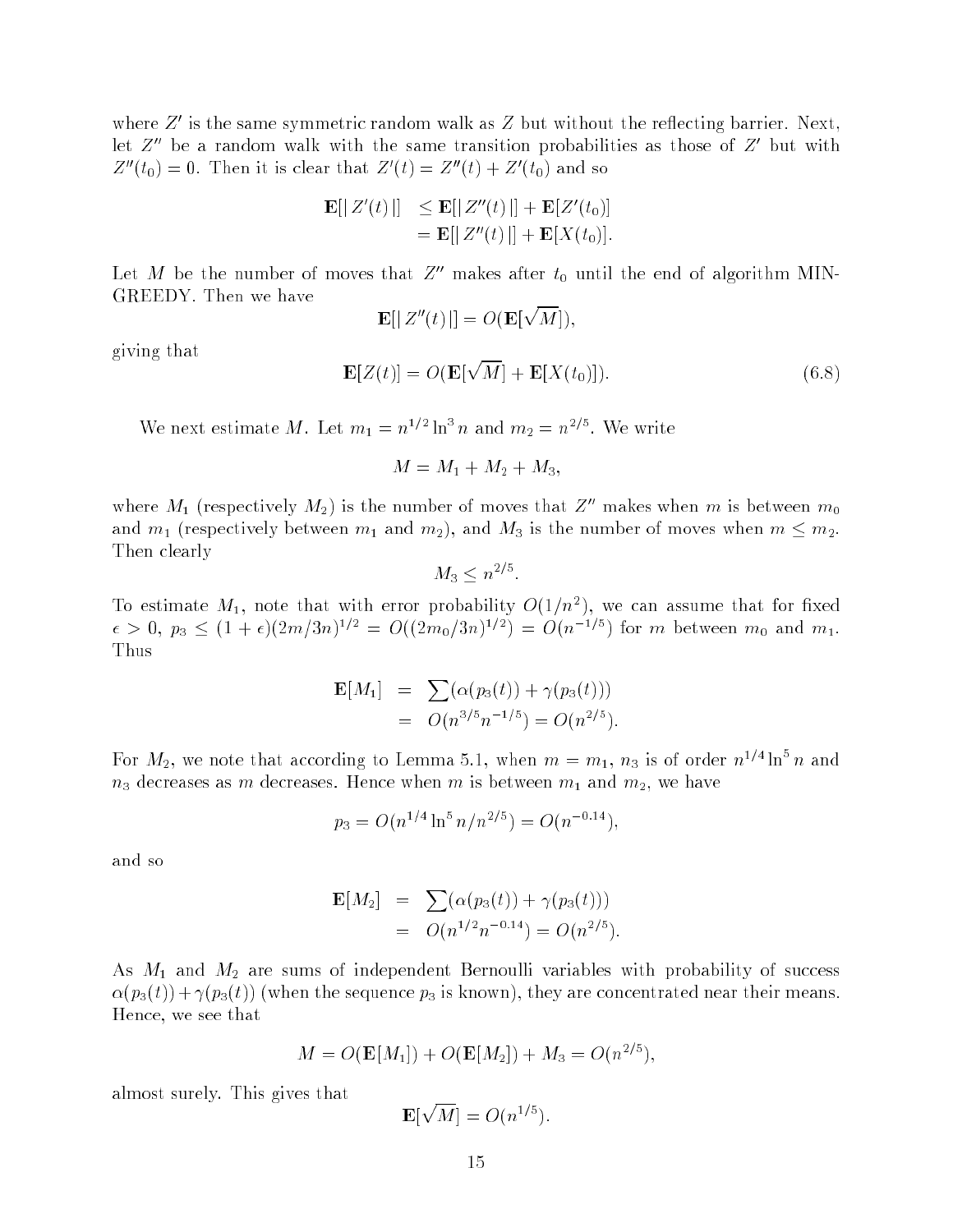Equation (6.7) now follows from (6.8) and the fact that  $\mathbf{E}[X(t_0)] = O(n^{1/5})$ . This completes our proof of the lemma.  $\Box$ 

We are now in a position to prove the upper bound in the theorem. Using  $(4.5)$ , we have

$$
\mathbf{E}[\lambda(G_n)] \leq 2 \sum_{t \geq 0} \mathbf{E}[n_1(t)/m(t)] + O(\ln n)
$$
  
\n
$$
\leq 2 \sum_{m=1}^{3n/2} \mathbf{E}[n_1(t_m)/m] + O(\ln n)
$$
  
\n
$$
= 2 \sum_{m=1}^{3n/2} \mathbf{E}[n_1(t_m)]/m + O(\ln n)
$$
  
\n
$$
= O(n^{1/5}) \sum_{m=1}^{3n/2} 1/m + O(\ln n)
$$
  
\n
$$
= O(n^{1/5} \ln n).
$$

#### **7** A Lower Bound for  $E[n_1]$

Let  $B \geq 3000$  be a constant, and let  $m_B = B n^{3/5}$ . Write  $t_B$  be the first time at which  $m(t) \leq m_B$ . Fix a constant  $A > B$  and a small constant  $\epsilon > 0$ . (The numbers  $A, \epsilon$  will be chosen later.) Let  $m_A = An^{3/5}$ . Define  $t_A$  as the time immediately after  $m \leq m_A$ . Hence  $t_A = t_{m_A}$  and  $t_B = t_{m_B}$ . Let  $N = \lfloor \epsilon n^{1/5} \rfloor$  and  $r = (\epsilon n^{1/5} + 3)/m_B \approx \epsilon n^{-2/5}/B$ . We shall find a lower bound for  $\mathbf{E}[n_1(t)B]$  by considering a random walk with reflecting barriers at 0 and N as follows.

Suppose for now that the sequence  $p_3(t)$ ,  $t \in [t_A, t_B]$  is known. Consider a random walk  $W(t)$ ,  $t \in [t_A, t_B]$  with initial state  $W(t_A) = 0$  and transition probabilities given below. With functions  $\alpha$ ,  $\gamma$  and  $\zeta$  as defined before and writing  $\alpha = \alpha(p_3)$  and  $\gamma = \gamma(p_3)$ ,

$$
\begin{aligned}\n\mathbf{Pr}(\Delta W = 1) &= \alpha \zeta_N(W) \\
\mathbf{Pr}(\Delta W = -1) &= \gamma \zeta(W), \\
\mathbf{Pr}(\Delta W = 0) &= 1 - \alpha \zeta_N(W) - \gamma \zeta(W),\n\end{aligned}
$$

where  $\zeta_N (x) = 1$  if  $x < N$  and zero otherwise. Associated with W is a process U where  $U(t_A) = 0$  and U is decreased by 3 with probability 9r at each step. We claim that if the processes  $n_1, W$  and U are "suitably" defined in a probability space, then

$$
n_1(t) \ge W(t) + U(t), \quad t \in [t_A, t_B]. \tag{7.1}
$$

Equation (7.1) holds for  $t = t_A$  trivially. Assume that (7.1) holds for t. We want to show that it holds for  $t + 1$  also. Now if  $n_1(t) \geq N + 3$ , then (7.1) holds for  $t + 1$  as  $W \leq N$  and  $\Delta n_1 \leq 3$  always. Thus, we assume that  $n_1(t) < N + 3$  and like to show next that if W and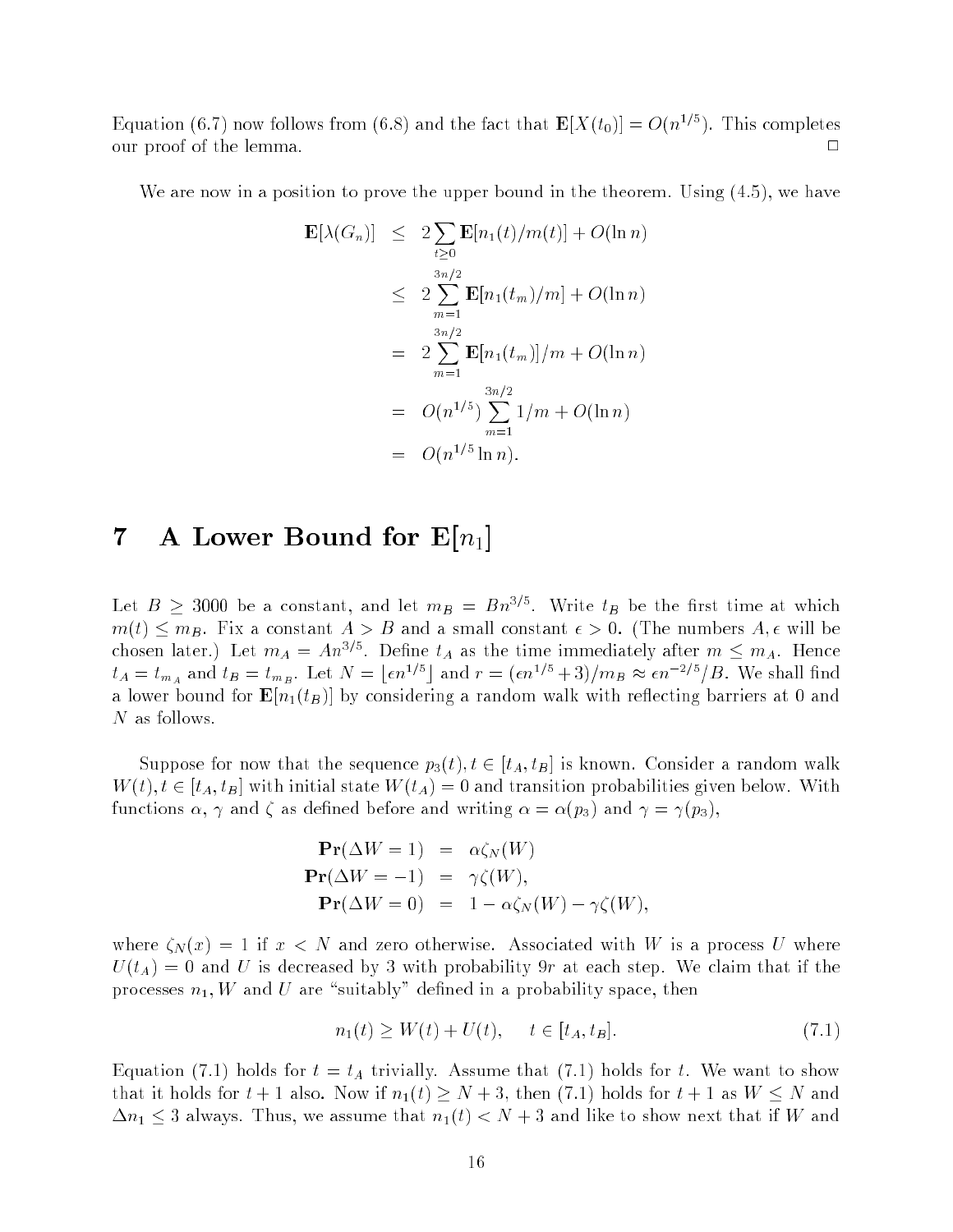U are properly defined, then  $\Delta n_1 \geq \Delta W + \Delta U$ . Note first that if  $n_1(t) < N + 3$ , then  $p_1 \leq r$ from our definition of r. From the transition probabilities of  $n_1$ , we see that (ignoring the  $O(1/m)$  terms)

Case  $1 \Delta n_1 = 1$  with probability at least  $2p_2^2p_3 \geq \alpha(p_3) - 2p_1 \geq \alpha(p_3) - 2r;$ 

<u>Case 2</u>  $\Delta n_1 = -1$  with probability at most  $\gamma(p_3) + 2p_1 \leq \gamma(p_3) + 2r$ ;

<u>Case 3</u>  $\Delta n_1 = -2$  with probability at most  $4p_1 \leq 4r$  and  $\Delta n_1 = -3$  with probability at most  $p_1 \leq r$ .

Thus, very crudely, we see that  $n_1$  and W can be coupled so that  $\Delta n_1 \geq \Delta W$  with probability at least  $1 - 9r$  and  $\Delta n_1 \ge \Delta W - 3$  always. (The big O terms in the transition probabilities of  $n_1$  equal  $O(n^{-3/5})$  and are negligible when compared with  $r = O(n^{-2/5})$ .) This establishes (7.1). Note that

$$
\mathbf{E}[U(t_B)] = -3(t_B - t_A)(9r)(1 + o(1)) \ge -27r(A - B)n^{3/5}(1 + o(1)) \approx -\frac{27(A - B)}{B}\epsilon n^{1/5},
$$

and so for  $t \in [t_A, t_B],$ 

$$
\mathbf{E}[n_1(t_B)] \ge \mathbf{E}[W(t_B)] - \frac{27(A-B)}{B} \epsilon n^{1/5} (1 + o(1)). \tag{7.2}
$$

We next bound  $\mathbf{E}[W(t_B)]$ . Let D be a probability distribution with support  $[N]$ , and let  $W_D(t)$  be a random walk with the same transition probabilities as those of  $W(t)$ , but  $W_D(t_A)$ has distribution D. Since  $W(t_A) = 0$ , W and  $W_D$  can be coupled so that  $W_D(t) \geq W(t)$ for all  $t \geq t_A$  and that  $W_D(t) - W(t)$  is non-increasing in t. Let T be the first time that  $W(t) = W_D(t)$ . Then

$$
W(t_B) \ge W_D(t_B) \chi(\{T \le t_B\}),
$$

where  $\chi(\lbrace T \leq t_B \rbrace)$  is the indicator function for the event  $\lbrace T \leq t_B \rbrace$ . Since  $W \leq N$ , we have

$$
\mathbf{E}[W(t_B)] \ge \mathbf{E}[W_D(t_B)] - N \mathbf{Pr}(T > t_B).
$$

Let T be the first time that  $W_D = 0$ . Then clearly  $T \geq T$  in distribution as  $W_D(t) \geq$  $W(t) \geq 0$ . Thus,

$$
\mathbf{E}[W(t_B)] \ge \mathbf{E}[W_D(t_B)] - N \mathbf{Pr}(T' > t_B). \tag{7.3}
$$

According to Lemma 5.1, with probability  $1 - O(n-1)$ , we have that for t between  $t_A$  and  $t_B$  and fixed  $\epsilon_1 > 0$ ,

$$
(1 - \epsilon_1) \left(\frac{2m_B}{3n}\right)^{1/2} \le p_3(t) \le (1 + \epsilon_1) \left(\frac{2m_A}{3n}\right)^{1/2}.
$$
 (7.4)

The assumption of (7.4) only gives an extra factor of  $1-O(n^{-2})$  to our estimate of  ${\bf E}[n_1]$ .  $\overline{\phantom{a}}$  $\left(\frac{2m_A}{3n}\right)$  $\sqrt{1/2}$ and q1 = (11)  $\left(\frac{2m_B}{3n}\right)$  $\int^{1/2}$ . We shall assume that (7.4) is satisfied.

We next define the distribution D and bound  $W_D$  suitably. Write  $\alpha' = \alpha(q_0)$  and  $\gamma' =$  $\gamma(q_0)$ . Consider a random walk  $W$  with transition probabilities given by

$$
\begin{aligned}\n\mathbf{Pr}(\Delta W' = 1) &= \alpha' \zeta_N(W'), \\
\mathbf{Pr}(\Delta W' = -1) &= \gamma' \zeta(W'), \\
\mathbf{Pr}(\Delta W' = 0) &= 1 - \alpha' \zeta_N(W') - \gamma' \zeta(W').\n\end{aligned}
$$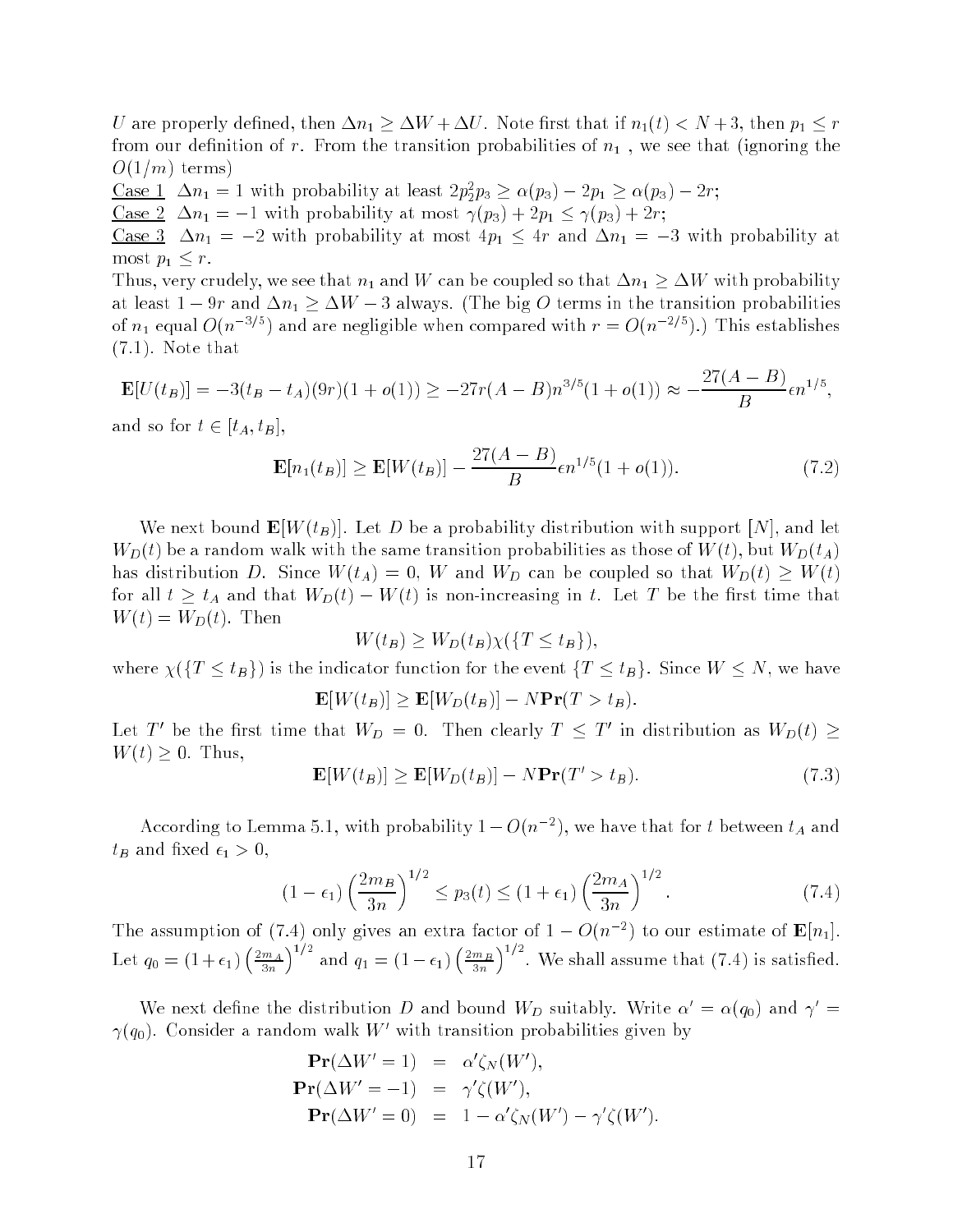Note that here  $\alpha$  and  $\gamma$  -no longer depend on  $\iota$  and that the steady state distribution  $\lambda$  -or *W* satisfies

$$
\lambda'_0 = (1 - \alpha')\lambda'_0 + \gamma'\lambda'_1
$$
  
\n
$$
\lambda'_i = \alpha'\lambda'_{i-1} + (1 - \alpha' - \gamma')\lambda'_i + \gamma'\lambda'_{i+1}, i = 1, 2, \dots, N - 1
$$
  
\n
$$
\lambda'_N = (1 - \gamma')\lambda'_N + \alpha'\lambda'_{N-1}
$$
  
\n
$$
\lambda'_i = 0, \quad \forall i < 0,
$$

from which we obtain

$$
\lambda'_i = \frac{1 - (\alpha'/\gamma')}{1 - (\alpha'/\gamma')^{N+1}} \left(\frac{\alpha'}{\gamma'}\right)^i, \quad i = 0, 1, \dots, N
$$
\n
$$
\lambda'_i = 0, \quad \forall i < 0.
$$
\n
$$
(7.5)
$$

We assume that W  $(t_A)$  has distribution  $\lambda$  and so the distribution of W  $(t)$  equals  $\lambda$  always.

Suppose now that  $W_D(t)$  starts with distribution  $\lambda$  at time  $t_A$  (that is,  $D = \lambda$ ). We shall show by induction that  $W_D(t)$  is at least  $W_-(t)$  in distribution. For this, we follow the method used in showing  $A \leq A$  in distribution in our proof of Lemma 6.1. Assume  $p_3$ satisfies (1.4) and that  $w_D(t) \geq w_-(t)$  as our induction hypothesis. Let Y be the state of a process which starts with distribution  $\lambda^+$  (which equals the distribution of W  $(t)$ ) followed by a one-step transition with transition probabilities as those of  $W_D$ . We claim that

$$
W_D(t+1) \ge Y \ge W'(t+1). \tag{7.6}
$$

The justification for the first inequality here follows similar arguments as those used in showing the first inequality in (6.4). To show the second inequality in (7.6), use  $\lambda$  to denote the distribution of Y. Writing  $\alpha = \alpha(p_3(t))$  and  $\gamma = \gamma(p_3(t))$ , we find that  $\lambda_i = 0$  for all  $i < 0$  and for i between 1 and  $N - 1$  we have

$$
\lambda_0 = (1 - \alpha)\lambda'_0 + \gamma\lambda'_1,
$$
  
\n
$$
\lambda_i = \alpha\lambda'_{i-1} + (1 - \alpha - \gamma)\lambda'_i + \gamma\lambda'_{i+1}
$$
  
\n
$$
\lambda_N = (1 - \gamma)\lambda'_N + \alpha\lambda'_{N-1}.
$$

Note that, since  $q_0 \geq p_3(t)$ , we have  $\alpha/\gamma \leq \alpha/\gamma$ . Also

$$
\lambda_N = \lambda'_N + \alpha \lambda'_{N-1} - \gamma \lambda'_N = \lambda'_N + \gamma \left(\frac{\alpha}{\gamma} - \frac{\alpha'}{\gamma'}\right) \lambda'_{N-1} \ge \lambda'_N,
$$

and by following (6.5), we have that for  $i = 1, 2, \ldots, N - 1$ ,

$$
\lambda_i = \lambda'_i \left( 1 + (\gamma' - \alpha') \frac{\gamma}{\alpha'} \left( \frac{\alpha}{\gamma} - \frac{\alpha'}{\gamma'} \right) \right) \geq \lambda'_i.
$$

As  $\lambda_i = \lambda_i = 0$  for  $i < 0$ , the distribution  $\lambda$  is at least  $\lambda$  . This completes the induction step, and so we conclude that the distribution of  $W_D(t)$  is at least  $\lambda$  . It therefore follows that for  $t \in [t_A, t_B],$ 

$$
\mathbf{E}[W_D(t)] \ge \sum_i i\lambda'_i = \frac{1}{1 - (\alpha'/\gamma')} - \frac{N+1}{1 - (\alpha'/\gamma')^{N+1}} + N.
$$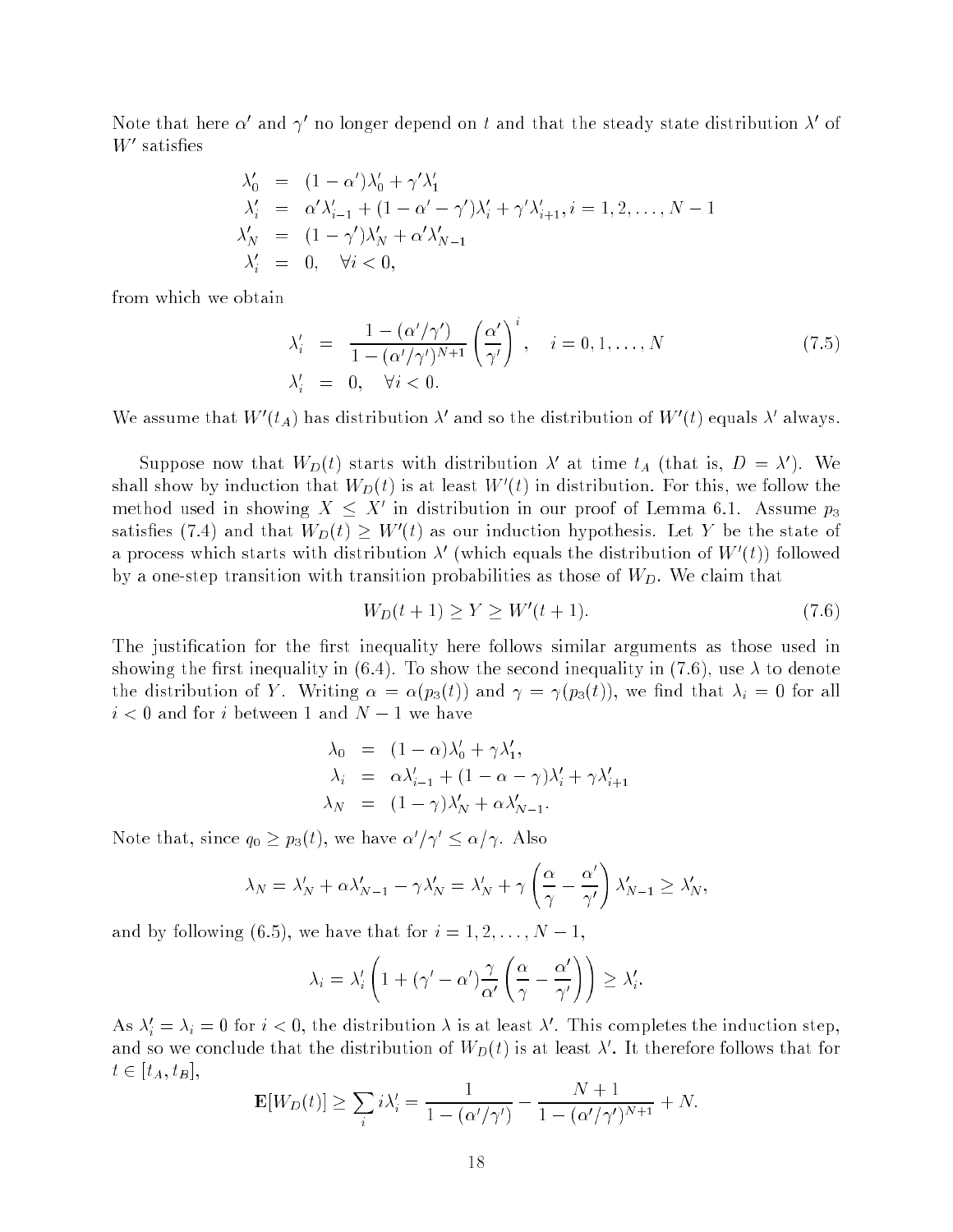Since  $q_0 \approx (1 + \epsilon_1)(2A/3)^{1/2}n^{-1/5}$  and  $({\alpha'}/{\gamma'})^N \approx \exp(-q_0N)$ , we have

$$
\mathbf{E}[W_D(t)] \ge \frac{n^{1/5}}{1+\epsilon_1} \sqrt{\frac{3}{2A}} - \epsilon n^{1/5} \frac{\exp(-(1+\epsilon_1)\epsilon (2A/3)^{1/2})}{1-\exp(-(1+\epsilon_1)\epsilon (2A/3)^{1/2})}.
$$

By choosing  $\epsilon_1 > 0$  such that  $\frac{3}{2}^{1/2}/(1 + \epsilon_1) = 1.22$ , we have

$$
\mathbf{E}[W_D(t_B)] \ge \frac{1.22n^{1/5}}{A^{1/2}} - \epsilon n^{1/5} \frac{\exp(-\epsilon A^{1/2}/1.22)}{1 - \exp(-\epsilon A^{1/2}/1.22)}.
$$
(7.7)

To estimate T, we write  $\alpha' = \alpha(q_1)$  and  $\gamma' = \gamma(q_1)$ , and let  $\lambda'$  be the distribution given III (1.5) with  $\alpha$  ,  $\gamma$  -febiaced with  $\alpha$  ,  $\gamma$  -fespectively. Let  $W$  - be the same random walk as  $W$  but with  $\alpha$  ,  $\gamma$  -replaced with  $\alpha$  ,  $\gamma$  -and let  $w$  -( $t_A$ ) have distribution  $\lambda$  -instead of  $\lambda$  . Note that as  $q_0 \geq q_1$ , we have  $\alpha^*/\gamma^* \leq \alpha^*/\gamma^*$ , and it is not difficult to check that distribution  $\lambda^*$  is at most  $\lambda$  . Hence, our previous argument for showing  $W_-\leq W_D$  in distribution can be used to show  $W_D \leq W''$  in distribution. Next, let  $W_1$  be the walk whose transition probabilities are as those of W'' but  $W_1(t_A) = N$  and without the reflecting barrier at  $W_1 = N$ . A simple coupling argument gives that  $W'' \leq W_1$  in distribution. Let  $T_1$  be the first time that  $W_1 = 0$ . Then we have

$$
T' \leq T_1
$$
 in distribution.

We next estimate  $T_1$ . Let L be the time elapsed before  $W_1$  first gets to  $N-1$ . Then we have

$$
T_1 = L_1 + \ldots + L_N + t_A,
$$

where  $L_1, \ldots, L_N$  are independent variables identically distributed as L. Note that (1) with probability  $\gamma$ ,  $L = 1$ ;

(II) with probability  $\alpha$ ,  $L = 1 + L + L$ ;

(III) with probability  $1 - \alpha - \gamma$ ,  $L = 1 + L$ ,

where  $L$  ,  $L$  ,  $L$  are independent and identically distributed as  $L$ . Hence, writing  $M(z) =$  $\mathbf{E}[z^L]$  as the probability generating function of L, we have

$$
M(z) = \gamma'' z + \alpha'' z M(z)^2 + (1 - \alpha'' - \gamma'') z M(z),
$$

giving

$$
M(z) = \frac{-(z - \alpha''z - \gamma''z - 1) - \sqrt{(z - \alpha''z - \gamma''z - 1)^2 - 4\alpha''\gamma''z^2}}{2\alpha''z}
$$

Put  $z = \exp(\kappa q_1)$ , for some  $\kappa < 1/4$  to be chosen later. Then

$$
M(z) = 1 + (1 - \sqrt{1 - 4\kappa})q_1/2 + O(q_1^2).
$$

Since each step of MINGREEDY destroys at most 5 edges,

$$
\begin{array}{rcl}\n\mathbf{Pr}(T' \geq t_B) & \leq & \mathbf{Pr}(T_1 - t_A \geq t_B - t_A) \\
& \leq & \mathbf{Pr}(L_1 + \ldots + L_N \geq (A - B)n^{3/5}/5)\n\end{array}
$$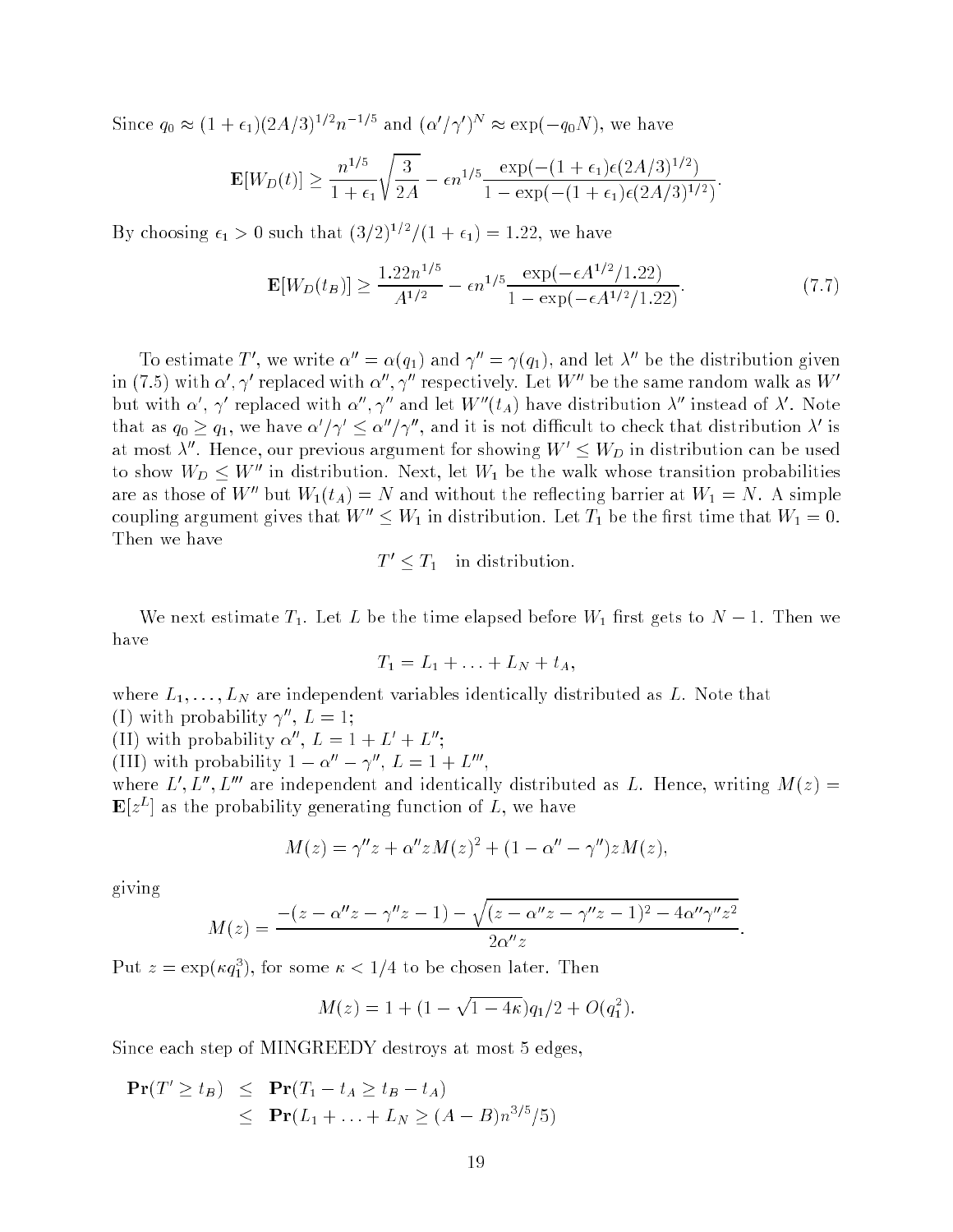$$
\leq \mathbf{E}[\exp((L_1 + ... + L_N)\ln z - (A - B)n^{3/5}\ln z/5)]
$$
  
\n
$$
\leq M(z)^N \exp(-(A - B)(\ln z)n^{3/5}/5)
$$
  
\n
$$
\approx \exp((1 - \sqrt{1 - 4\kappa})Nq_1/2 - (A - B)\kappa q_1^{3}n^{3/5}/5)
$$
  
\n
$$
\approx \exp((1 - \sqrt{1 - 4\kappa})\epsilon(1 - \epsilon_1)(B/6)^{1/2} - (A - B)\kappa(1 - \epsilon_1)^3(2B/3)^{3/2}/5).
$$

Put  $\kappa = 0.249$  and  $\epsilon_1 = 0.00001$ , we obtain

$$
\mathbf{Pr}(T' \ge t_B) \le \exp(0.39\epsilon B^{1/2} - 0.027(A - B)B^{3/2}).\tag{7.8}
$$

Hence, assuming  $(7.4)$ , we have from  $(7.2)$ ,  $(7.3)$  and  $(7.7)$  that

$$
\mathbf{E}[n_1(t_B)] \geq \frac{1.22n^{1/5}}{A^{1/2}} - \epsilon n^{1/5} \frac{\exp(-\epsilon A^{1/2}/1.22)}{1 - \exp(-\epsilon A^{1/2}/1.22)} - \epsilon n^{1/5} \exp(0.39\epsilon B^{1/2} - 0.027(A - B)B^{3/2}) - \frac{27(A - B)}{B} \epsilon n^{1/5} (1 + o(1)).
$$

We now set  $A = B + B^{1/2}$ ,  $\epsilon = 1.22x/A^{1/2}$ , where  $x = 0.04$ . Then

$$
\mathbf{E}[n_1(t_B)] \ge \frac{1.22n^{1/5}}{(B + \sqrt{B})^{1/2}} \left(1 - \frac{xe^{-x}}{1 - e^{-x}} - x \exp(0.5x - 0.027B^2) - \frac{27x(1 + o(1))}{\sqrt{B}}\right)
$$
  
 
$$
\ge \frac{10^{-4}n^{1/5}}{(B + \sqrt{B})^{1/2}},
$$
 (7.9)

since  $B \geq 3000$ . We have therefore showed the following lemma.

**Lemma 7.1** For any constant  $B \geq 3000$ , if  $m = Bn^{3/5}$ , then

$$
\mathbf{E}[n_1(t_m)] \ge \frac{10^{-4}n^{1/5}}{(B + \sqrt{B})^{1/2}}(1 - o(1)).
$$

**Proof.** Let  $\mathcal E$  be the event that (7.4) occurs. Then

$$
\mathbf{E}[n_1(t_m)] \ge \mathbf{E}_2[n_1(t_m)](1 - O(1/n^2)),
$$

where  $\mathbf{E}_2$  is the expectation conditional on  $\mathcal{E}$ . It follows from (7.9) that

$$
\mathbf{E}[n_1(t_m)] \ge \frac{10^{-4}n^{1/5}}{(B + \sqrt{B})^{1/2}}(1 - o(1)).
$$

 $m_0 = B_0 n^{3/5}$ ,  $m_1 = B_1 n^{3/5}$ ,  $t_0 = t_{m_0}$  and  $t_1 = t_{m_1}$  where  $t_m$  is (as before) the greatest t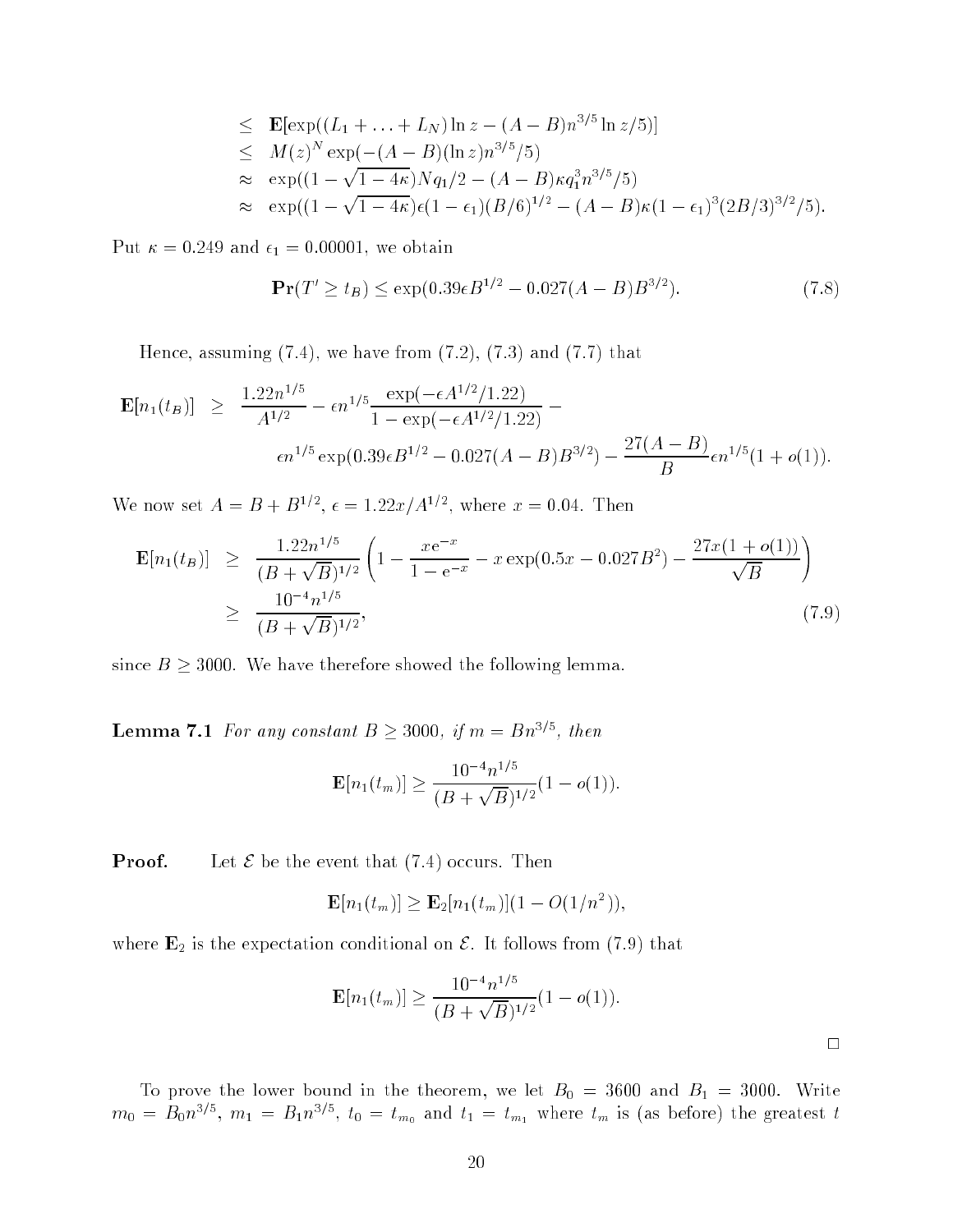such that  $m(t) \leq m$ . Note that when t is between  $t_0$  and  $t_1$ , we have  $n_3 = \Omega(n^{2/5})$  and  $n_1 = O(n^{1/5})$ , which gives  $p_3 > p_1$  almost surely. Then using (4.6), we have

$$
\mathbf{E}[\lambda(G_n)] \geq \sum_{t \geq 0} \mathbf{E}[p_1(t)](1 - o(1)) - O(\ln n)
$$
  
\n
$$
\geq \sum_{t \geq 0} \mathbf{E}[n_1(t)/m(t)](1 - o(1)) - O(\ln n)
$$
  
\n
$$
\geq \sum_{t=t_0}^{t_1} \mathbf{E}[n_1(t)/m(t)](1 - o(1)) - O(\ln n)
$$
  
\n
$$
\geq \sum_{t=t_0}^{t_1} \mathbf{E}[n_1(t)]/m_0(1 - o(1)) - O(\ln n)
$$
  
\n
$$
\geq \frac{t_1 - t_0}{m_0} \frac{10^{-4} n^{1/5}}{(B_0 + \sqrt{B_0})^{1/2}} - O(\ln n)
$$
  
\n
$$
\geq \frac{m_0 - m_1}{5m_0} \frac{10^{-4} n^{1/5}}{\sqrt{3660}} (1 - o(1)) - O(\ln n)
$$
  
\n
$$
= \Omega(n^{1/5}).
$$

Acknowledgement. We would like to thank the referee for a careful reading of the manuscript.

# References

- [1] E. A. Bender and E. R. Canfield, The asymptotic number of labelled graphs with given degree sequences, Journal of Combinatorial Theory, Series A, 24 (1978) 296-307.
- [2] B. Bollobas, A probabilistic proof of an asymptotic formula for the number of labelled regular graphs, European Journal on Combinatorics, 1 (1980) 311-316.
- [3] M. E. Dyer and A. M. Frieze, Randomized greedy matching, Random Structures and Algorithms, 2 (1991) 29-45.
- [4] M. E. Dyer, A. M .Frieze and B. Pittel, On the average performance of the greedy matching algorithm, to appear.
- [5] O. Goldschmidt and D. S. Hochbaum, A fast perfect-matching algorithm in random graphs, SIAM Journal on Discrete mathematics, 3 (1990) 48-57.
- [6] B. Korte and D. Hausmann, An analysis of the greedy algorithm for independence systems, in Algorithmic Aspects of Combinatorics, B. Alspach, P. Hall and D. J. Miller Eds., Annals of Discrete Mathematics, 2 (1978) 65-74.
- [7] R. M. Karp and M. Sipser, Maximum matchings in sparse random graphs, Proceedings of the 22nd Annual IEEE Symposium on Foundations of Computing, (1981) 364-375.